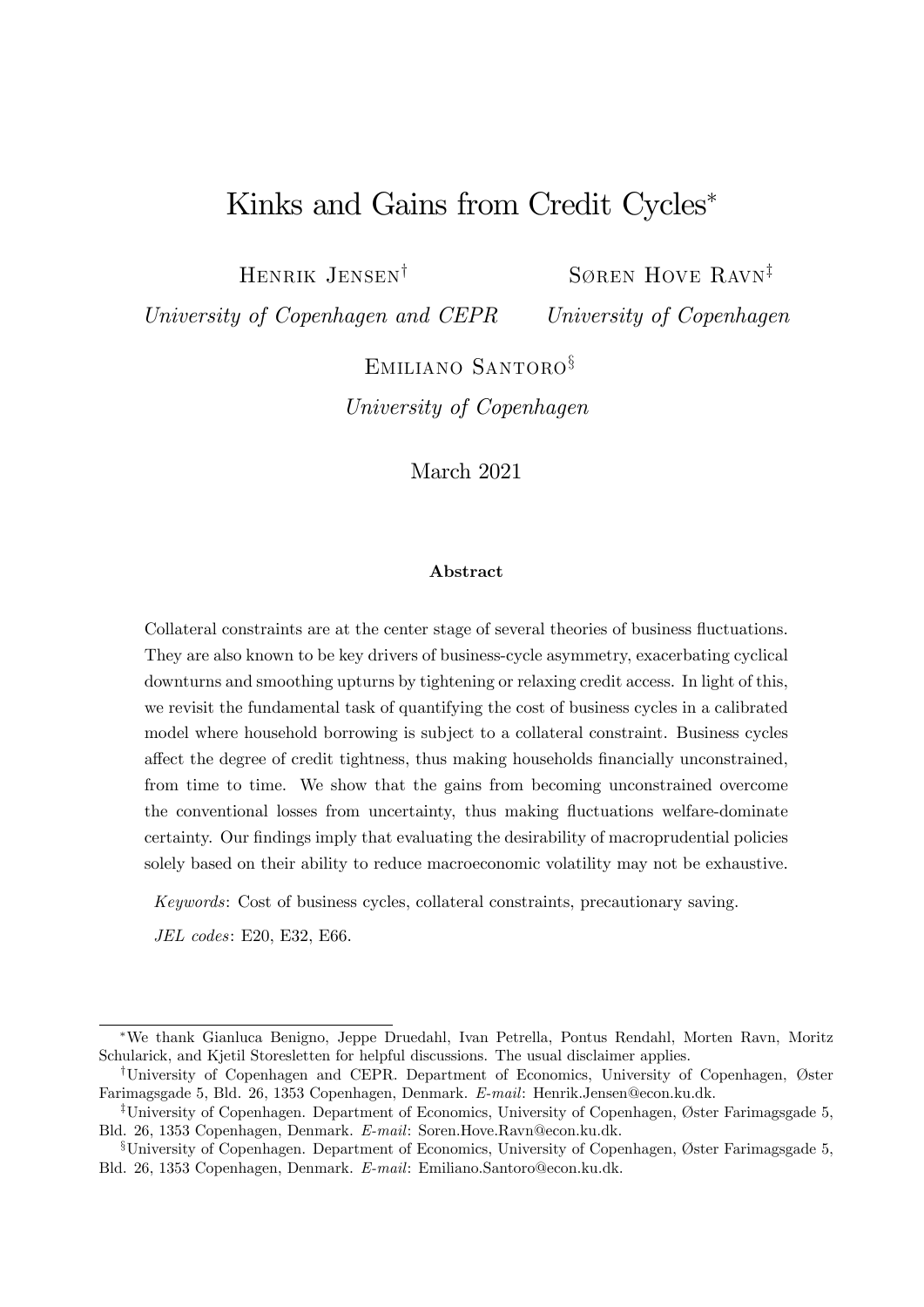### <span id="page-1-1"></span>1 Introduction

Much macroeconomic research is devoted to examining business cycles and designing stabilization policies that could possibly attenuate these. To advocate a role for such policies, it does not seem unreasonable to identify relevant welfare costs entailed by the business fluctuations one suggests to dampen [\(Lucas, 1987\)](#page-20-0). In this paper, we seek to quantify the cost of business cycles through the lens of a model featuring collateralized borrowing. This is a relevant task, for two main reasons. From a practical viewpoint, the last decade has witnessed a formidable resurgence of interest in the role of credit-market frictions for business fluctuations. Likewise, the demand for macroprudential policies capable of dampening fluctuations arising from, or magnified by, credit markets is high on the policy agenda. From a modeling viewpoint, collateral constraints are key to generating sizeable asymmetries in economic activity, exacerbating cyclical downturns and smoothing upturns by tightening or relaxing credit conditions (see, e.g., [Guerrieri and Iacoviello, 2017](#page-18-0) and Jensen *et al.*, 2020). Our key contribution is to show that the asymmetric business fluctuations arising in such a context may be welfare-improving.

The usual qualitative argument for the emergence of business-cycle costs takes as a starting point a concave and continuous welfare function of some state of the economy. Thus, one compares the outcome from the deterministic case with its counterpart in the stochastic case, where the state fluctuates around the same deterministic value. By Jensen's inequality, the former outcome is preferred. While Lucas's seminal contribution did not criticize this qualitative argument, it strongly questioned its quantitative relevance. Using a conventional CRRA utility function and a statistical model of consumption, he found losses as low as  $0.008\%$  of consumption.

Various contributions have considered collateral contracts à la [Kiyotaki and Moore \(1997\)](#page-19-0) as a way of enforcing debt repayments from borrowers to lenders. Accordingly, it is assumed that individuals and firms cannot borrow more than a fraction of the value of a certain collateral asset. This feature may be quantitatively important in that it generates a financial accelerator effect, according to which shocks to the economy are propagated through movements in the collateral value. In light of this, one might expect the salience of collateral constraints

<span id="page-1-0"></span><sup>&</sup>lt;sup>1</sup>This negligible size has since been contested by a vast literature identifying higher welfare costs of fluctuations in extensions of Lucas's simple framework. These include, but are not limited to, models with incomplete financial markets [\(Imrohoro](#page-18-2)ğlu, 1989; [Krusell and Smith, 1999;](#page-19-1) [Krusell](#page-19-1) et al., 2009; [Storesletten](#page-21-0)  $et al., 2001$ ), imperfect competition (Galí  $et al., 2007$ ), detailed time-series modelling of consumption [\(Reis,](#page-20-1) [2007;](#page-20-1) [De Santis, 2007\)](#page-18-4), non-expected utility functions [\(Obstfeld, 1994\)](#page-20-2), asset prices [\(Alvarez and Jermann,](#page-17-0)  $2004$ ), endogenous growth (Barlevy,  $2004$ ), and disaster risk (Barro,  $2006$ ). While some significant increases have been recovered, consensus still seems to be that the cost is small.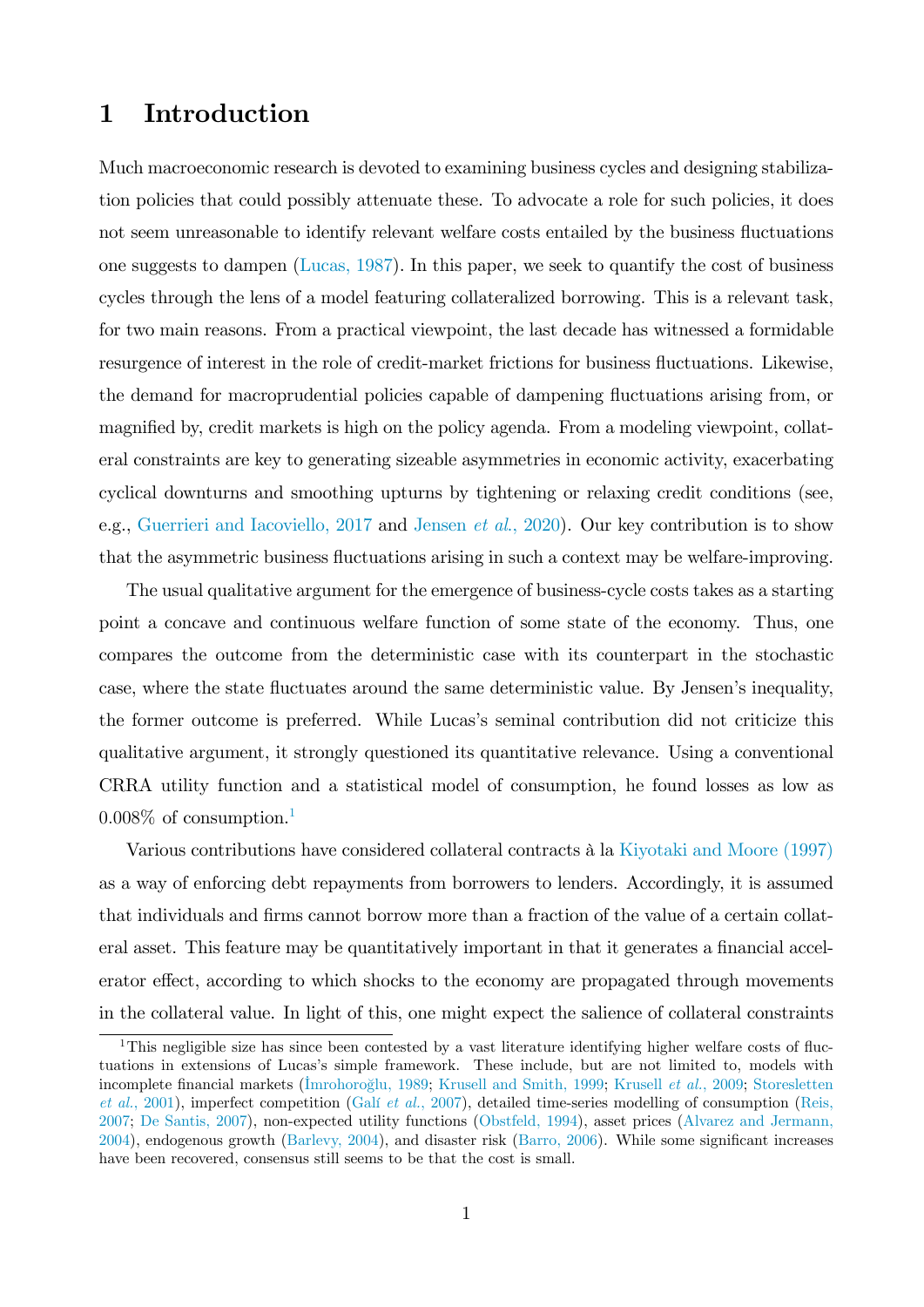to lie in their amplification of business cycles and, therefore, the associated welfare cost. The primary focus of this paper is to investigate this issue, in isolation from other potential frictions and propagators of business fluctuations. We show that, despite their fundamental role as amplifiers of business fluctuations, collateral constraints induce non-linearities in borrowers' economic decision rules that have the potential to make uncertainty welfare enhancing, all else equal, relative to a state where collateral constraints bind deterministically.

Collateral constraints introduce a discontinuity that plays a central role: They are either binding—the so-called 'constrained regime'—or not—the 'unconstrained regime'. Policy functions will therefore feature a kink at the point where the model switches from one regime to the other. Starting from this simple consideration, we calibrate a small-open economy where borrowing is subject to a collateral constraint, with the underlying collateral asset being represented by the available stock of housing. In this setting, we find that business cycles can be *beneficial* for welfare, with the benefit being one order of magnitude larger than Lucas's number, in absolute value: Fluctuations in credit conditions and income raise unconditional welfare by around  $0.21\%$  of quarterly consumption in perpetuity. As agents in the domestic economy are more impatient than international lenders—and therefore prone to borrowing— the steady state of the model is characterized by a binding credit constraint.<sup>[2](#page-2-0)</sup> This source of inefficiency restricts consumption below the level attainable if agents were able to act as standard consumption smoothers—thus reducing their lifetime utility. Gains emerge as, being subject to fluctuations, the economy displays episodes of non-binding credit constraints that temporarily alleviate the key source of inefficiency in the economy.

To understand the driving factor behind our result, it is convenient to first reconsider the key insight of Lucas  $(1987)$ . Here, the emergence of a cost of business fluctuations depends on the interplay between uncertainty and consumers' prudence, as embodied by the convexity of their marginal utility of consumption. In the presence of risk aversion, households prefer a stable consumption path, as compared with one that fluctuates around the same mean. As a result, some compensation would be necessary to make consumers indifferent between the two consumption paths. This well-known mechanism—which will be referred to as the fluctuations effect—is at play in our model of dynamic consumption-saving decisions, as we employ a standard utility function exhibiting prudence [\(Kimball, 1990\)](#page-19-2), where uncertainty about income and financial conditions leads to precautionary saving.

<span id="page-2-0"></span><sup>2</sup>This is customary in the long-standing tradition of dynamic stochastic general equilibrium models with credit constraints, ever since [Kiyotaki and Moore \(1997\).](#page-19-0)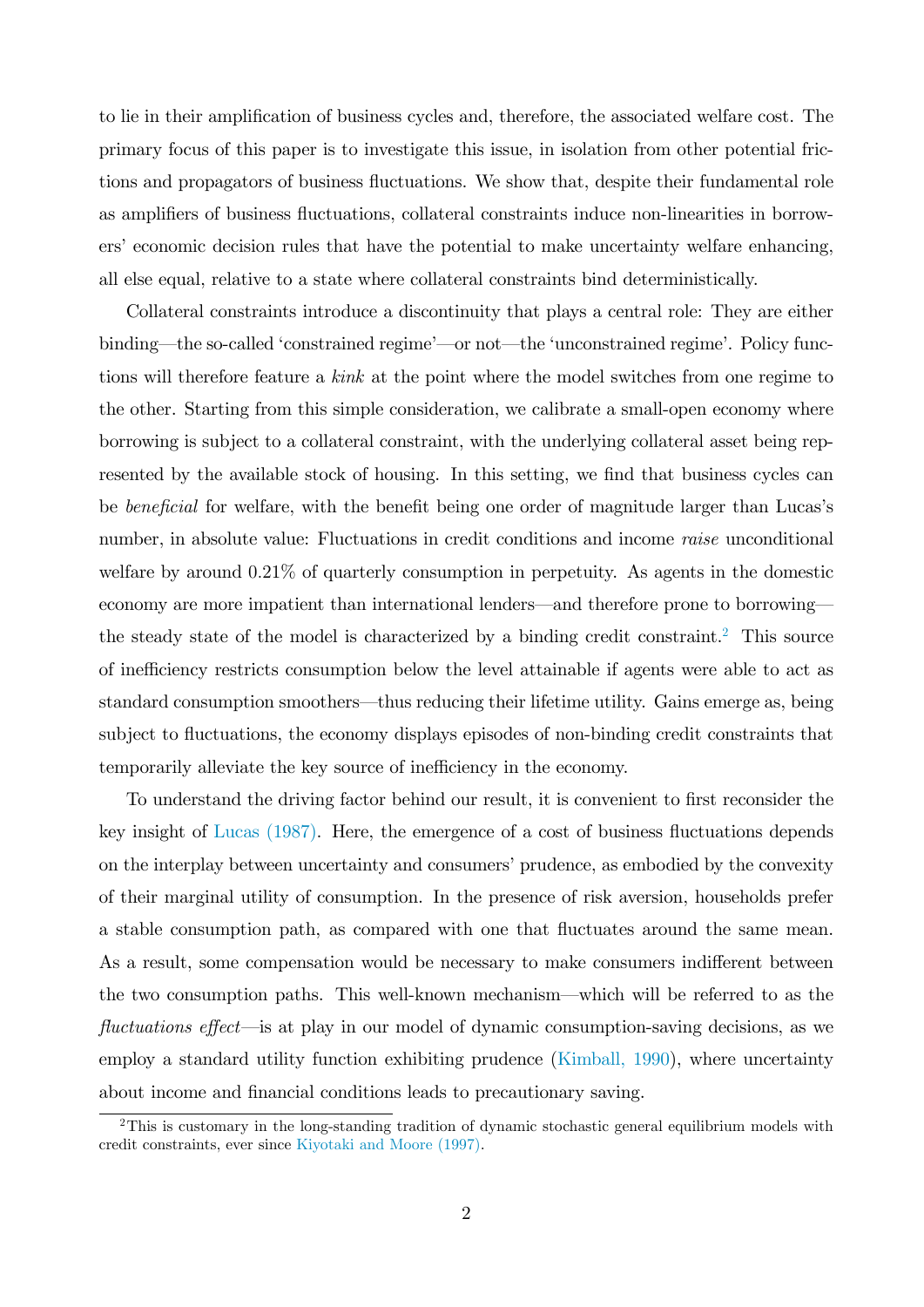The introduction of a financial constraint into an otherwise standard framework induces an additional precautionary motive, as consumers try to reduce the risk of finding themselves financially constrained. The arrival of shocks, combined with households decisions, endogenously determine whether the credit constraint binds or not. The resulting kink in debt determination is crucial, as it facilitates temporary switches to a regime in which the constraint does not bind, allowing households to smooth consumption, from time to time. In this respect, fluctuations have an advantageous effect on welfare, as they induce occasional switches to an 'efficient' regime. In the remainder, we refer to this as the *endogenous switching*  $effect.$  In our calibrated model, we find this effect to be stronger than the fluctuations effect, thus paving the way for business cycles to entail a gain.

In the existing literature, the hypothesis that business fluctuations could be welfare enhancing has rarely been put forward. In this respect, one exception is Cho *et al.* [\(2015\),](#page-18-5) who find that gains from business cycles may arise in a conventional real business cycle model where labor demand is a convex function of productivity shocks. The presence of multiplicative shocks is crucial for this result: Such shocks have the potential to raise the mean level of output and/or consumption, allowing agents to take advantage of uncertainty by working harder and investing more during expansionary periods.<sup>[3](#page-3-0)</sup> By contrast, when uncertainty enters the economy additively, it has no beneficial effect on the choices that can be adjusted to it. While a *mean effect* of uncertainty is at play also in our setup, the endogenous switching effect operates independently and produces gains from business cycles, even when only additive shocks are at play.

Our paper is also related to recent work by Jordà et al.  $(2020)$ , who show that once the negative skewness of consumption growth in the data is accounted for, the welfare cost of áuctuations increases substantially. They reach this result using a statistical model of consumption where the certainty benchmark features no inefficiencies. By contrast, while our model also matches the skewness in consumption growth observed in the data, our certainty benchmark is a distorted steady state in which the presence of a binding borrowing constraint leads to an inefficiently low level of consumption.

Our Öndings have important implications for the assessment and the conduct of economic stabilization policies. In contexts where financial constraints have the potential of becoming

<span id="page-3-0"></span><sup>&</sup>lt;sup>3</sup>As discussed by Fernández-Villaverde and Guerrón-Quintana (2020), the welfare gain in Cho et al. [\(2015\)](#page-18-5) can be thought of as a household-side version of the Oi-Hartmann-Abel effect, according to which firms can expand and contract production in response to positive and negative shocks, so as to take advantage of a mean-preserving spread to raise average output (see [Oi, 1961;](#page-20-3) [Hartmann, 1972;](#page-18-7) and [Abel, 1983\)](#page-17-3).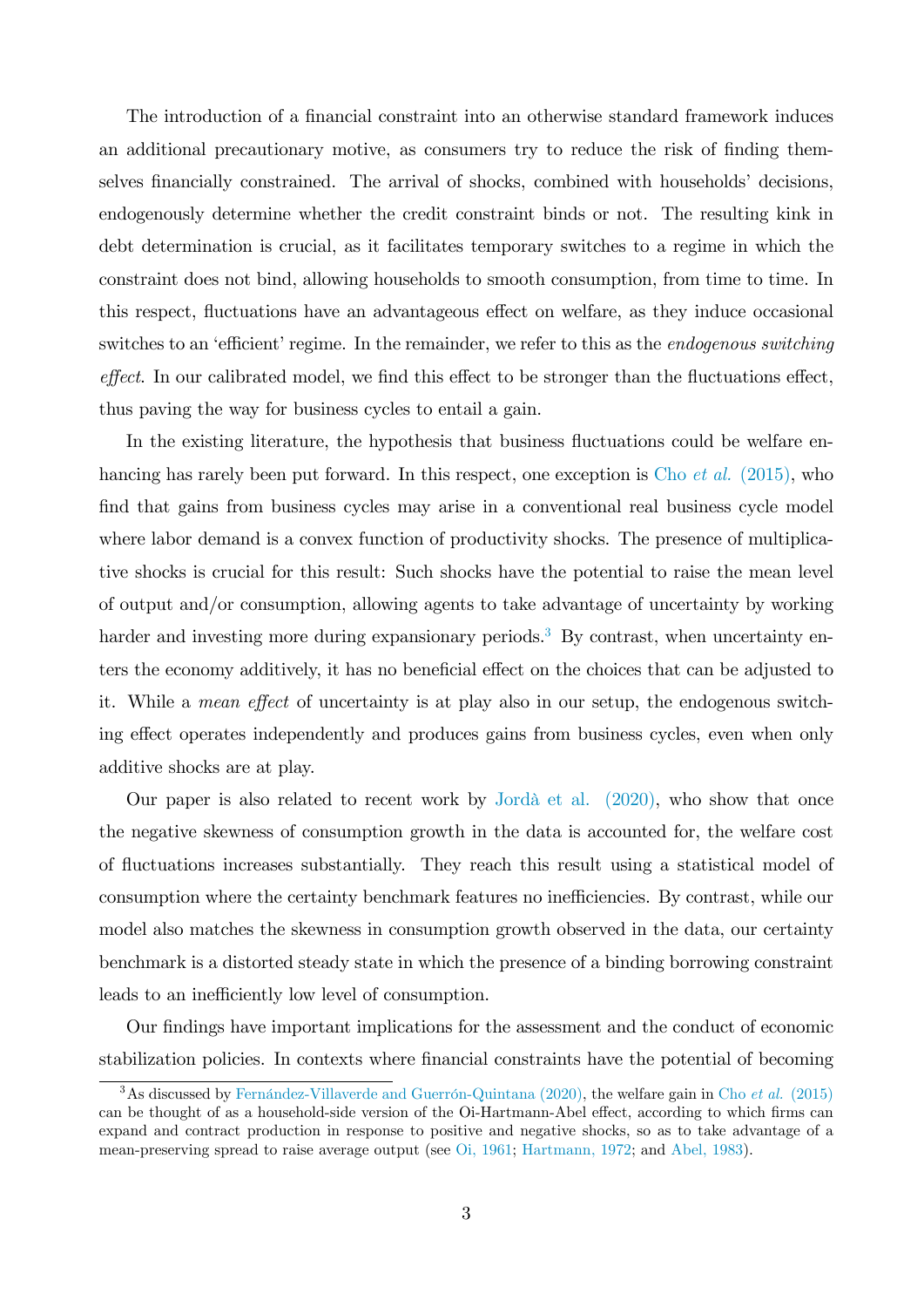slack, from time to time, evaluating the desirability of such policies solely based on their ability to reduce macroeconomic fluctuations may not be exhaustive, as also indicated by [Jensen](#page-18-8) *et al.* (2018) and Lee *et al.* [\(2020\).](#page-19-4) In fact, the endogenous switching effect emerges as a relevant factor against which potential stabilization benefits should be traded off. This appears particularly relevant for the emerging literature analyzing the effects of macroprudential policies, which has typically relied on models featuring some form of credit constraint on households and/or firms. Although the role of these constraints has been widely investigated from a positive viewpoint, a supplement of normative analysis might be warranted, based on our results.

The paper is outlined as follows. Section [2](#page-4-0) presents the model; Section [3](#page-6-0) describes the solution method; Section [4](#page-7-0) discusses the calibration; Section [5](#page-8-0) reports the main result, as well as a number of exercises aimed at unveiling its key drivers; Section [6](#page-16-0) concludes. Various technical details and supplementary material are reported in [A](#page-1-1)ppendices  $A-D$ .

### <span id="page-4-0"></span>2 The model

We consider a small open economy with free capital mobility. Time is discrete,  $t = 1, 2, ..., \infty$ . The economy is inhabited by representative households with utility

$$
U = \mathbb{E}_1 \left[ \sum_{t=1}^{\infty} \beta^{t-1} \left( \frac{1}{1-\gamma} c_t^{1-\gamma} + \frac{\nu}{1-\gamma_h} h_t^{1-\gamma_h} \right) \right],\tag{1}
$$

where  $c_t$  is consumption of a perishable good,  $h_t$  is the stock of durables at the end of period t, with  $\gamma > 0$ ,  $\gamma_h > 0$  being coefficients of relative risk aversion, and  $\nu > 0$  being a utility weight.  $\mathbb{E}_t$ [.] denotes the rational expectations operator conditional on the period-t information set. Households borrow internationally at a fixed gross real interest rate  $R > 1$ . We assume that households are less patient than their foreign counterparts. Hence, the discount factor  $0 < \beta < 1$  satisfies  $\beta < R^{-1}$ .

The flow budget constraint is

<span id="page-4-1"></span>
$$
c_{t} + q_{t} (h_{t} - h_{t-1}) - d_{t} = y f (e_{t}) - R d_{t-1}, \qquad t = 1, 2, ..., \infty ,
$$
\n(2)

where  $q_t$  is the price of durables,  $d_{t-1}$  is one-period debt carried over from last period, y is time-invariant income, and  $f$  is a function of a log-normally distributed income shock,  $e_t$ .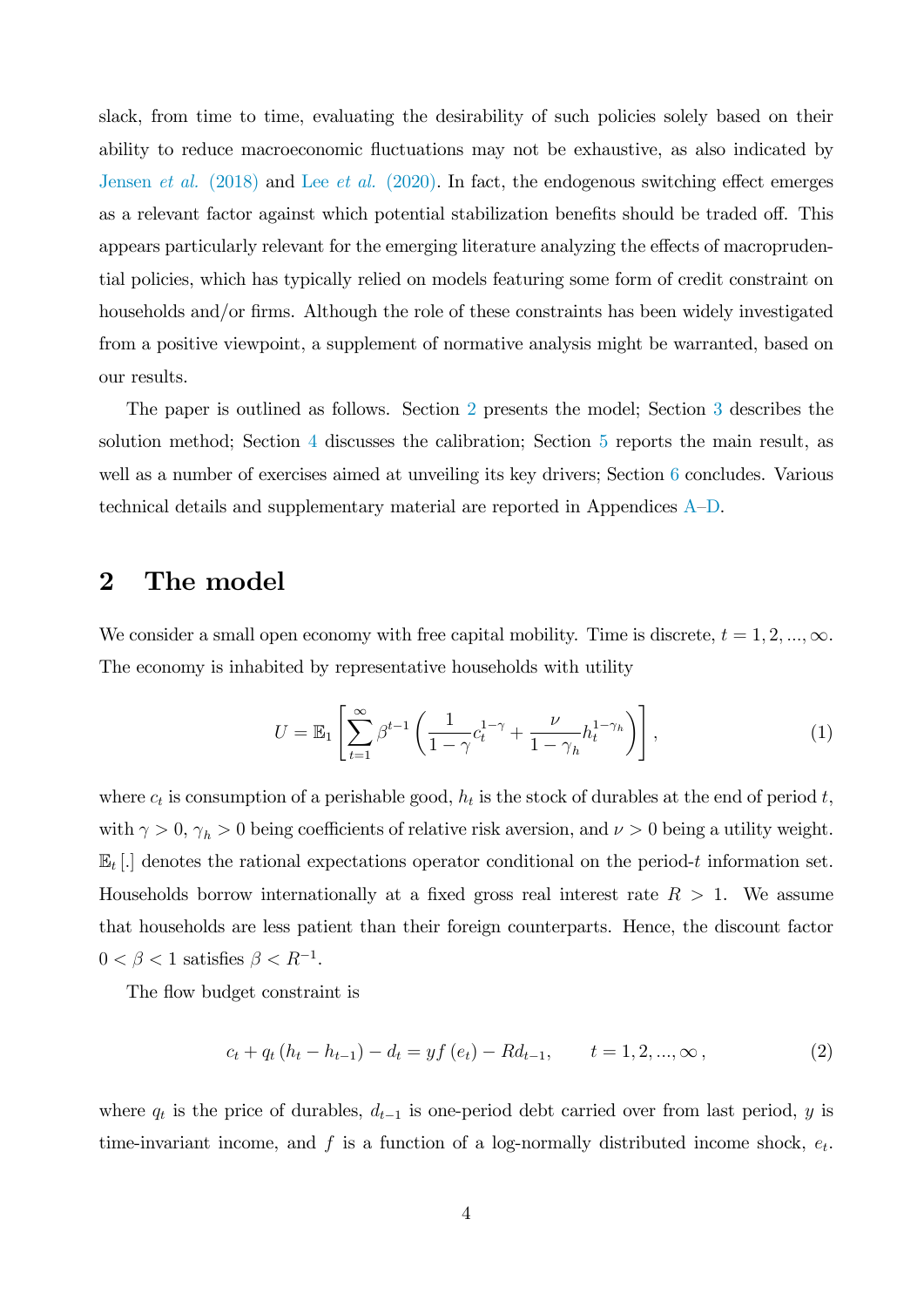We assume  $f(e_t) \equiv \exp\left(-\frac{1}{2}\right)$  $(\frac{1}{2}\sigma_e^2)$  exp  $(e_t)$ , where  $\sigma_e^2$  is the unconditional variance of  $e_t$ , and where the first term in  $f$  cancels the positive average level effect on income that log-normality introduces. We assume that  $e_t$  is driven by an  $AR(1)$  process

<span id="page-5-2"></span>
$$
e_{t+1} = \rho_e e_t + u_{t+1}^e, \qquad 0 < \rho_e < 1, \qquad u_{t+1}^e \sim \mathcal{N}\left(0, \sigma_{ue}^2\right). \tag{3}
$$

Despite free capital mobility, households may be constrained in their amount of borrowing. We assume that debt must be partly collateralized by durables,  $\hat{a}$  la [Kiyotaki and Moore](#page-19-0) [\(1997\).](#page-19-0) This stipulates that new borrowing, including interest, cannot exceed a time-varying fraction  $s + s_t$  of the total expected value of durables:

<span id="page-5-0"></span>
$$
d_t \le (s + s_t) \frac{\mathbb{E}_t [q_{t+1}] h_t}{R}, \qquad t = 1, 2, ..., \infty,
$$
\n(4)

where s is the average loan-to-value (LTV) ratio, and  $s_t$  captures a stochastic part of the LTV with unconditional variance  $\sigma_s^2$ . It can be shown that [\(4\)](#page-5-0) will be binding in the steady state due to the assumption  $\beta < 1/R$ . This implies a determinate steady state. The feature is shared by a multitude of papers involving economies characterized by credit frictions, as well as within small-open economy applications on 'sudden stops'; see, e.g., [Kiyotaki and](#page-19-0) [Moore \(1997\),](#page-19-0) [Iacoviello \(2005\),](#page-18-9) [Jeanne and Korinek \(2010\),](#page-19-5) [Bianchi \(2011\),](#page-17-4) [Eggertsson and](#page-18-10) [Krugman \(2012\),](#page-18-10) Liu et al. [\(2013\),](#page-19-6) [Liu and Wang \(2014\),](#page-19-7) [Justiniano](#page-19-8) et al. (2015), [Schmitt-](#page-20-4)Grohé and Uribe (2020), inter alia.<sup>[4](#page-5-1)</sup>

The LTV shock evolves according to

<span id="page-5-3"></span>
$$
s_{t+1} = \rho_s s_t + u_{t+1}^s, \qquad 0 < \rho_s < 1, \qquad u_{t+1}^s \sim \mathcal{N}\left(0, \sigma_{us}^2\right),\tag{5}
$$

and following a large literature we interpret variations in  $s_t$  as shorthand for stochastic changes in the economy's financial conditions; see, e.g., [Jermann and Quadrini \(2012\),](#page-19-9) Liu [et al.](#page-19-6)  $(2013)$ , Boz and Mendoza  $(2014)$ , Bianchi and Mendoza  $(2018)$ , and Jones *et al.*  $(2018)$ .

Households maximize U subject to [\(2\)](#page-4-1) and [\(4\)](#page-5-0), taking as given  $q_t > 0$  and the values of

<span id="page-5-1"></span> $4A$  body of research on 'sudden stops' follows [Mendoza \(2010\),](#page-20-5) where a credit constraint does not bind in the steady state. He achieves a determinate steady state by adopting [Epstein \(1983\)](#page-18-11) preferences, where discounting is a function of past consumption, and calibrates this function such that the credit constraint does not bind in the steady state.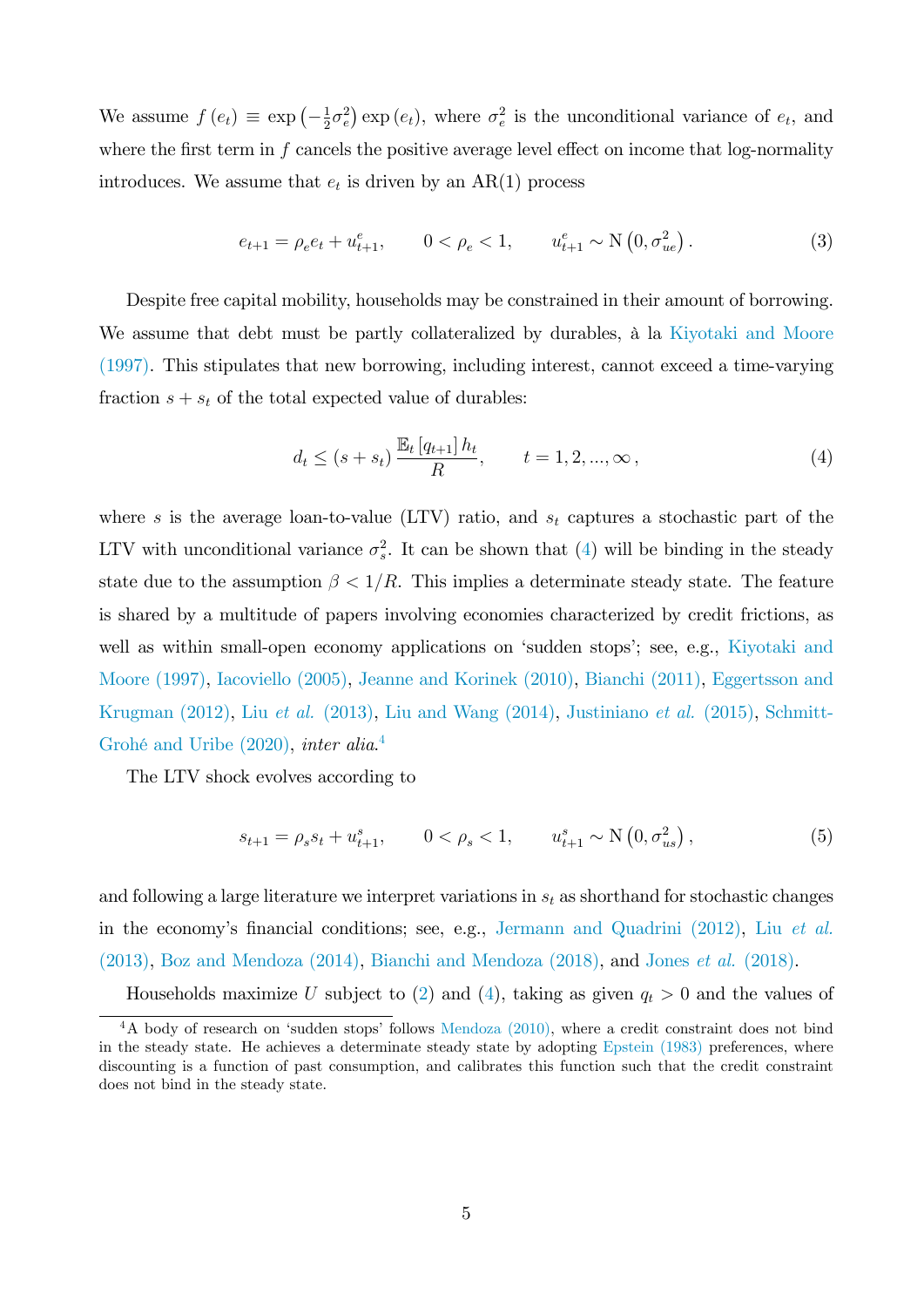the states  $d_{t-1}, h_{t-1} > 0$ ,  $e_t$  and  $s_t$ . The optimality conditions are

<span id="page-6-1"></span>
$$
c_t^{-\gamma} = \Lambda_t,\tag{6}
$$

<span id="page-6-2"></span>
$$
\Lambda_t = \beta R \mathbb{E}_t \left[ \Lambda_{t+1} \right] + \mu_t,\tag{7}
$$

<span id="page-6-3"></span>
$$
\Lambda_t q_t = \nu h_t^{-\gamma_h} + \beta \mathbb{E}_t \left[ \Lambda_{t+1} q_{t+1} \right] + (s + s_t) \frac{\mathbb{E}_t \left[ q_{t+1} \right]}{R} \mu_t,
$$
\n
$$
(8)
$$

where  $\Lambda_t > 0$  and  $\mu_t \geq 0$  are the multipliers associated with [\(2\)](#page-4-1) and [\(4\)](#page-5-0), respectively. We combine [\(6\)](#page-6-1), [\(7\)](#page-6-2) and [\(8\)](#page-6-3) into the conventional Euler equations for optimal intertemporal consumption of perishable and durable goods, respectively:

<span id="page-6-4"></span>
$$
c_t^{-\gamma} = \beta R \mathbb{E}_t \left[ c_{t+1}^{-\gamma} \right] + \mu_t, \tag{9}
$$

$$
c_t^{-\gamma} q_t = \nu h_t^{-\gamma_h} + \beta \mathbb{E}_t \left[ c_{t+1}^{-\gamma} q_{t+1} \right] + (s + s_t) \frac{\mathbb{E}_t \left[ q_{t+1} \right]}{R} \mu_t.
$$
 (10)

## <span id="page-6-0"></span>3 Equilibrium and solution procedure

The market for durables is simplified by assuming that supply is constant, i.e.

$$
h_t = h > 0, \qquad t = 0, 1, 2, \dots, \infty,
$$
\n(11)

holds in all periods. Based on this, we can then state:

**Definition 1** An equilibrium is a set of functions d, c, q and  $\mu$  that, conditional on  $d_{t-1}$  and  $z_t \equiv [e_t, s_t]$ , satisfy [\(2\)](#page-4-1), [\(4\)](#page-5-0), [\(9\)](#page-6-4), [\(10\)](#page-6-4). An equilibrium therefore satisfies

<span id="page-6-6"></span>
$$
c(d_{t-1}, z_t) + Rd_{t-1} = yf(e_t) + d(d_{t-1}, z_t),
$$
\n(12)

<span id="page-6-7"></span>
$$
c(d_{t-1}, z_t)^{-\gamma} = \beta R \mathbb{E}_t \left[ c\left( d\left(d_{t-1}, z_t\right), z_{t+1}\right)^{-\gamma} \right] + \mu\left(d_{t-1}, z_t\right),\tag{13}
$$

<span id="page-6-8"></span>
$$
c(d_{t-1}, z_t)^{-\gamma} q(d_{t-1}, z_t) = \nu h^{-\gamma_h} + \beta \mathbb{E}_t \left[ c\left(d\left(d_{t-1}, z_t\right), z_{t+1}\right)^{-\gamma} q\left(d\left(d_{t-1}, z_t\right), z_{t+1}\right) \right] + (s + s_t) \frac{\mathbb{E}_t \left[ q\left(d\left(d_{t-1}, z_t\right), z_{t+1}\right) \right]}{R} \mu\left(d_{t-1}, z_t\right), \tag{14}
$$

<span id="page-6-5"></span>
$$
\mu(d_{t-1}, z_t) \left[ d(d_{t-1}, z_t) - (s + s_t) \frac{\mathbb{E}_t \left[ q(d(d_{t-1}, z_t), z_{t+1}) \right] h}{R} \right] = 0, \tag{15}
$$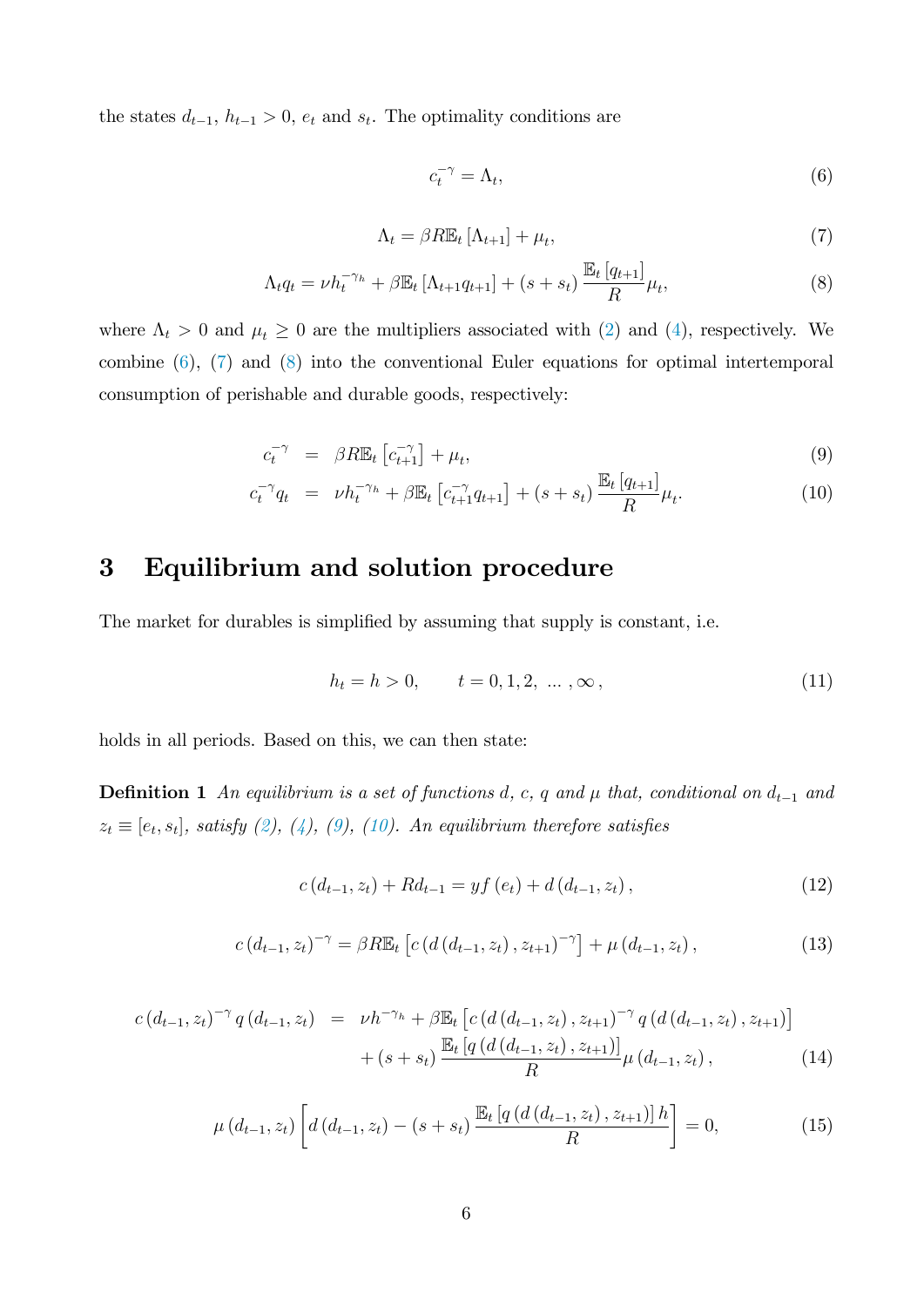where [\(15\)](#page-6-5) is the complementary slackness condition associated with [\(4\)](#page-5-0) and  $\mu(d_{t-1}, z_t) \geq 0$ , and where the exogenous disturbances,  $z_t$ , evolve according to [\(3\)](#page-5-2) and [\(5\)](#page-5-3).

Note that the exogenous stochastic variables  $e_t$  and  $s_t$  enter the equilibrium conditions  $(12)–(15)$  $(12)–(15)$  $(12)–(15)$  so that, when considering different mean-preserving spreads of each shock ( [Roth](#page-20-6)schild and Stiglitz,  $1970$ ,  $1971$ ), we do not introduce arbitrary exogenous mean level effects. Exogenous level effects and their accompanying biases have long been acknowledged in the literature of uncertainty shocks in business cycles; see, e.g., [Rankin \(1994\).](#page-20-8)

We solve the non-linear system  $(12)$ – $(15)$  numerically. The state space spanned by  $d_{t-1}$  and  $z_t$  is discretized by 2,501 points for debt, and a five-state Markov chain for each of the shocks. Through Euler-equation iteration we obtain approximate policy functions  $d_t = d(d_{t-1}, z_t)$ ,  $c_t = c(d_{t-1}, z_t)$ ,  $q_t = q(d_{t-1}, z_t)$  and  $\mu_t = \mu(d_{t-1}, z_t)$ . The recursive nature of the policy functions enables us to solve for the value function  $V_t \equiv V(d_{t-1}, z_t) = [1/(1-\gamma)] c (d_{t-1}, z_t)^{1-\gamma} +$  $\left[1/\left(1-\gamma^h\right)\right]h^{1-\gamma_h}+\beta\mathbb{E}_t\left[V\left(d\left(d_{t-1},z_t\right),z_{t+1}\right)\right],$  which will be the basis for welfare analyses. The solution algorithm is detailed in Appendix [B.](#page-4-0)

### <span id="page-7-0"></span>4 Calibration

Following [Bianchi and Mendoza \(2018\),](#page-17-6) we calibrate the model using data for the OECD countries, while resorting to U.S. data in a few cases where data is not available for all OECD members. One period is interpreted as a quarter, such that  $R = 1.01$  implies the commonly assumed 4% annual real interest rate, as is standard in small open economy models (e.g., [Bianchi, 2011;](#page-17-4) or Schmitt-Grohé and Uribe, 2020). We calibrate the value of  $\beta$  such that given the characteristics of the shocks, which we describe below—the model matches the average skewness of consumption growth across all OECD countries for the period 1980:Q1 to 2019:Q4, which is  $-0.9$ <sup>[5](#page-7-1)</sup> As discussed by Jordà et al. (2020), the negative skewness of consumption in the data plays a crucial role in the evaluation of the welfare effects of business cycles, and is therefore important to match. In our model, the value of  $\beta$  is a key determinant of the frequency with which the collateral constraint becomes non-binding, and therefore—this being the only source of asymmetry in the model—of the degree of skewness in consumption. The calibration results in a value of  $\beta = 0.967$ ; a number closely in line with those used in many existing studies (e.g., [Benigno](#page-17-7) et al., 2013, [Reyes-Heroles and Tenorio,](#page-20-9)

<span id="page-7-1"></span><sup>5</sup>[We obtain data from the OECD World Economic Outlook database. For some OECD countries the](#page-20-9) [available data sample is shorter, and we simply include all available quarters for each country.](#page-20-9)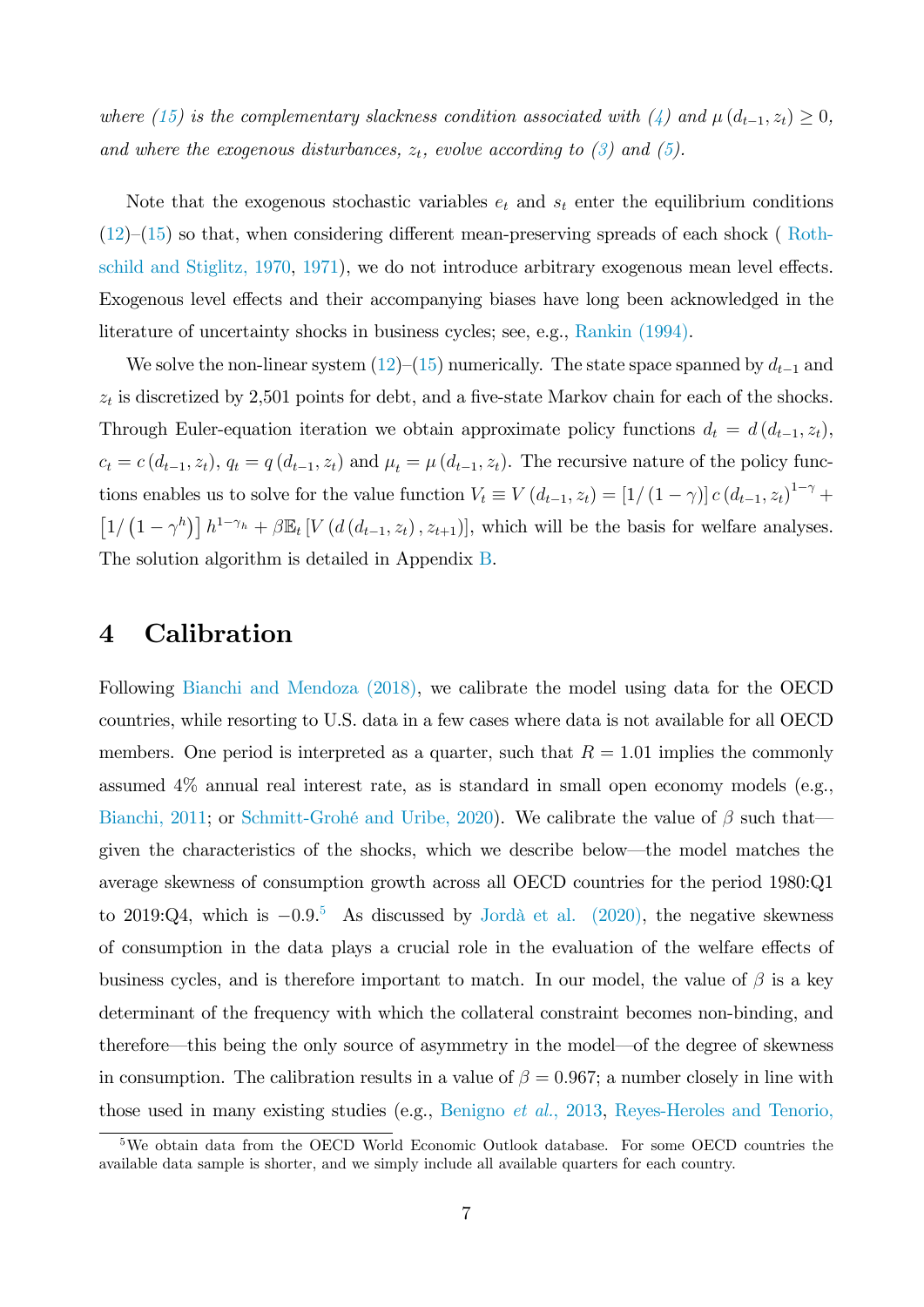[2020;](#page-20-9) and Jensen *et al.*, 2020). The average LTV ratio is  $s = 0.8$ , which is in line with the cross-country evidence reported by Calza et al. [\(2013\)](#page-17-8) for a range of advanced economies, and with the values used in [Bianchi and Mendoza \(2018\).](#page-17-6) Households' coefficients of relative risk aversion are set to  $\gamma = \gamma_h = 2$ ; in line with microeconometric evidence (e.g., [Attanasio](#page-17-9) [and Weber, 1995\)](#page-17-9) and much of the existing literature (e.g., [De Santis, 2007;](#page-18-4) [Benigno](#page-17-7) et al., [2013;](#page-17-7) and [Sosa-Padilla, 2018\)](#page-20-10). Both the steady-state income and the stock of durables are normalized to 1. The price of durables is then determined by the preference parameter  $\nu$ . We calibrate this parameter to obtain an annualized ratio of household debt to output of 0:63, which is the median value for this ratio across the group of OECD countries; see [IMF \(2017\).](#page-18-12) This implies setting  $\nu = 0.048$ .

The parameters related to the shock processes are calibrated as follows. The income shock is parameterized so that the income process in the model matches the average standard deviation and autocorrelation of the gross domestic product at business-cycle frequencies across all OECD countries for the period 1980:Q1 to 2019:Q4.<sup>[6](#page-8-1)</sup> This yields  $\sigma_e = 0.015$ and  $\rho_e = 0.908$ . As for the financial shock, we are not aware of quarterly data for assets and liabilities of the household sector across OECD countries for a sufficiently long period.<sup>[7](#page-8-2)</sup> Instead, we focus on U.S. data and use the series for the LTV ratio of households constructed by Jensen et al[. \(2020\)](#page-18-1) based on Flow of Funds data. We then set the parameters of the financial shock so that the movements in the LTV ratio in the model match the fluctuations in this series at business-cycle frequencies for the period 1980:Q1-2019:Q4. This requires setting  $\sigma_s = 0.016$  and  $\rho_s = 0.934$ . All parameter values are summarized in Table 1.

### <span id="page-8-0"></span>5 The welfare effects of business fluctuations

To measure the welfare costs of business cycles, we follow [Lucas \(1987\)](#page-20-0) and ask by what percentage the stochastic consumption path should be increased to obtain the same unconditional welfare as in an economy with no shocks. As shown in Appendix [C,](#page-6-0) this number is given by

$$
\lambda = 100 \left[ \left( \frac{\mathbb{E}\left[ \overline{V}\left( d_{t-1} \right) \right] - u^h}{\mathbb{E}\left[ V\left( d_{t-1}, z_t \right) \right] - u^h} \right)^{\frac{1}{1-\gamma}} - 1 \right],\tag{16}
$$

<span id="page-8-1"></span> $6T<sub>0</sub>$  focus on fluctuations at business-cycle frequencies, we apply a band-pass filter with bounds of 6 and 32 quarters, as is common in the literature.

<span id="page-8-2"></span><sup>&</sup>lt;sup>7</sup>The OECD collects data for most member countries only since the late 1990's or even later. This dataset is therefore heavily influenced by the Global Financial Crisis of 2007-09 and would thus lead to larger financial shocks. As will become clear below, this would only strengthen our main findings.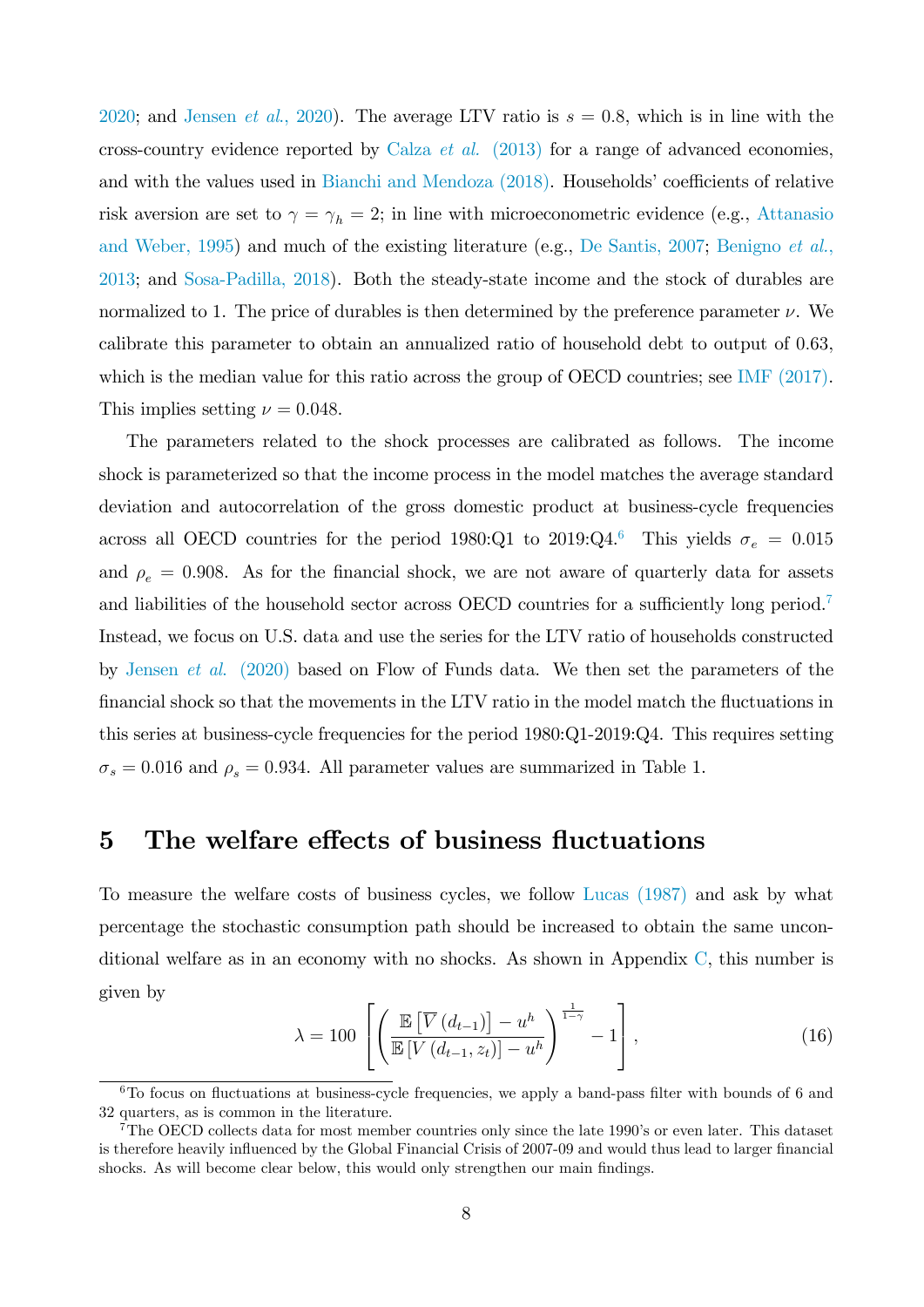| Table 1. Baseline parameter values |                                                 |                |  |
|------------------------------------|-------------------------------------------------|----------------|--|
| Parameter                          | Description                                     | Value          |  |
| R.                                 | Gross real rate of interest                     | 1.01           |  |
| 17                                 | Discount factor                                 | 0.967          |  |
| $\gamma$                           | CRRA, perishable consumption utility            | 2              |  |
| $\gamma_h$                         | CRRA, durable consumption utility               | $\mathfrak{D}$ |  |
| $\mathcal{V}$                      | Utility weight, durable consumption             | 0.048          |  |
| S                                  | Average LTV ratio                               | 0.8            |  |
| $\boldsymbol{y}$                   | Average income                                  |                |  |
| h.                                 | Supply of durables                              |                |  |
| $\sigma_e$                         | Unconditional variance of the income shock      | 0.015          |  |
| $\rho_e$                           | Autoregressive parameter of the income shock    | 0.908          |  |
| $\sigma_s$                         | Unconditional variance of the financial shock   | 0.016          |  |
| $\rho_s$                           | Autoregressive parameter of the financial shock | 0.934          |  |

where  $\overline{V}(d_{t-1})$  denotes equilibrium welfare in an economy with no shocks, and where  $u^h \equiv$  $[1/(1 - \beta)] [\nu/(1 - \gamma_h)] h^{1-\gamma_h}$ . Based on this metric, the unconditional cost of business cycles amounts to  $-0.21\%$  of quarterly consumption in perpetuity, i.e., a net welfare gain. While not being large in absolute value, this is much larger than Lucas's  $(1987)$  original number(s), and it is the existence of a gain that is of most interest to our analysis.

It is insightful to condition the welfare measure on the stock of debt and the shock realizations. To this end, the following measure of *conditional* welfare loss of business cycles can be derived (see Appendix [C\)](#page-6-0):

<span id="page-9-0"></span>
$$
\lambda^{c} (d_{t-1}, z_t) = 100 \left[ \left( \frac{\overline{V} (d_{t-1}) - u^{h}}{\mathbb{E}_{t} V (d_{t-1}, z_t) - u^{h}} \right)^{\frac{1}{1-\gamma}} - 1 \right]. \tag{17}
$$

The left panel of Figure [1](#page-10-0) shows that, irrespective of the history of debt, when shocks take on their average values, then  $\lambda^c < 0$ . Hence, the presence of business cycles is welfare enhancing, particularly when initial debt is close to the deterministic steady state and, therefore, the economy is prone to switching to a regime in which the constraint does not bind.

Now, consider the central panel of Figure [1.](#page-10-0) Here we examine two opposite initial conditions. A 'bad' state, where both exogenous shocks are one standard deviation below their means, and a 'good' state, where both shocks are one standard deviation above. Notice that, irrespective of initial debt, the cost of business cycles is positive, conditional on a bad economic state. In fact, the magnitude of the cost can be conspicuous for an economy in high debt  $(0.5-2\%$  of consumption). In the good state, instead, the opposite holds true: Irrespective of initial debt, we appreciate a business cycle gain, which increases over the support of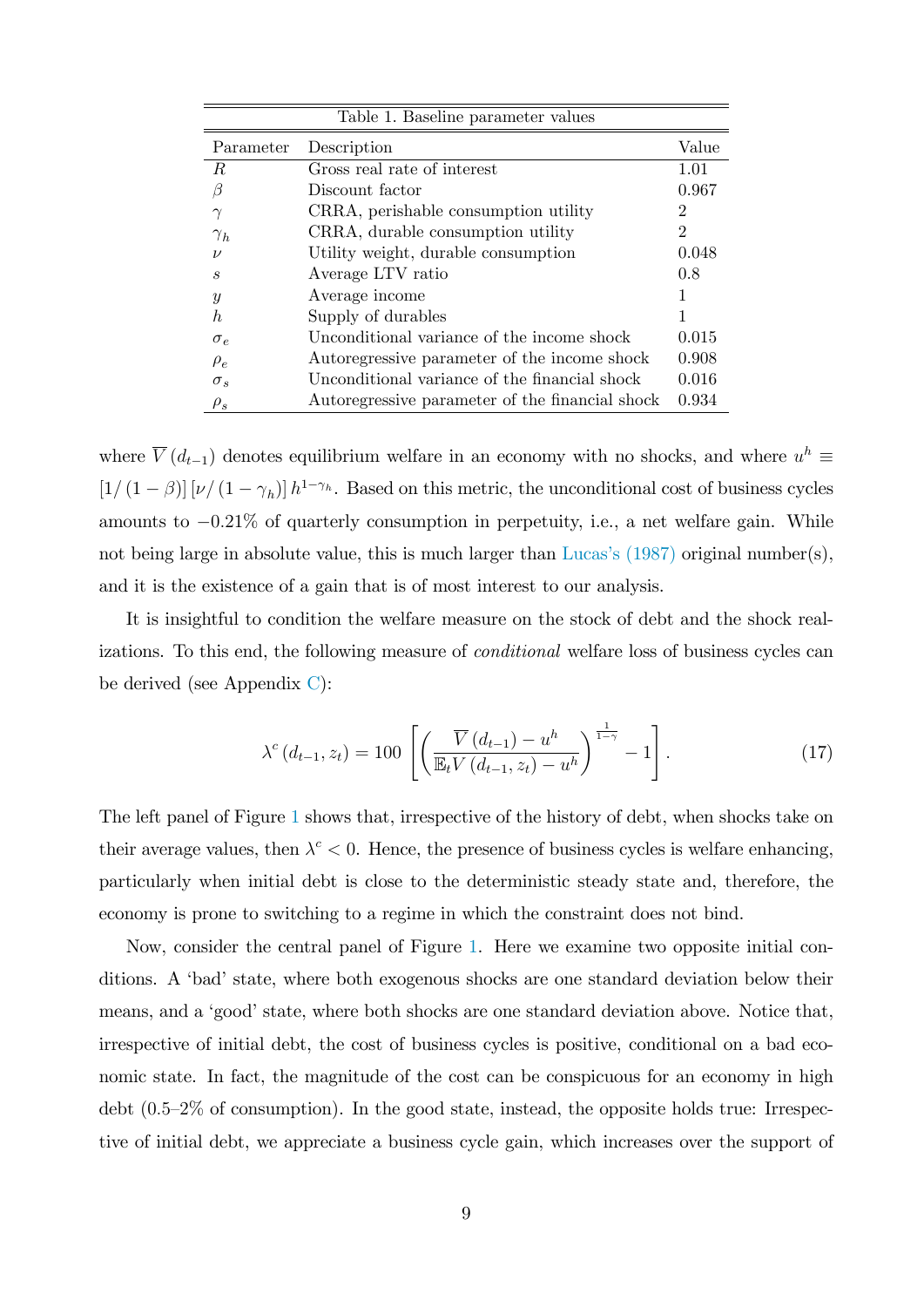

<span id="page-10-0"></span>Figure 1: Conditional welfare losses and the stationary debt distribution. Left panel: Both shocks are initially at their means. Center panel: Both shocks are initially one s.d. higher (left axis, solid line), or one s.d. lower (right axis, green-dashed line) than their means. Right panel: Stationary cumulative distribution of debt. The vertical-dashed line denotes the deterministic steady-state debt. All parameters are at their baseline values.

 $d_{t-1}$  (1.1–1.7% of consumption).

In light of this asymmetry—and to ascertain the origins of the welfare gain of business fluctuations—it is important to quantify the chances that financial leverage is endogenously driven to a 'costly' region of its support. In this respect, the right panel of Figure [1](#page-10-0) reports the stationary cumulative distribution function of debt. The vertical line corresponds to mean debt in the deterministic economy, which amounts to  $2.678$  $2.678$ .<sup>8</sup> Two insights are offered by this exercise: First, the distribution of debt is rather narrow around the deterministic level; second, the distribution is skewed to the left, so that 58% of the time  $d_t$  is lower than its counterpart in the deterministic case. Hence, it is relatively rare that debt may actually end up in the region where business cycles are very costly, as implied by both our computation of  $\lambda$  and the left panel of Figure [1.](#page-10-0) The next subsection will be devoted to understanding the key drivers of these results.

### 5.1 Why can business cycles be beneficial?

The kink in debt determination is crucial to the emergence of a business-cycle gain, as it allows for periods in which the constraint does not bind, through an *endogenous switching effect*. As a result of this, households can give vent to their inclination to smooth consumption, from time to time. In this respect, business cycles have an advantageous effect on welfare, as they induce occasional switches to an 'efficient' regime, with the endogenous switching effect dominating

<span id="page-10-1"></span> ${}^{8}$ In the stochastic economy, instead, the mean is 2.676: This slightly lower figure arises from precautionary saving, and in itself would not necessarily give rise to cyclical gains. This difference also explains why  $\lambda^c$ reaches a trough slightly to the left of the deterministic steady-state debt level in the left panel of Figure [1.](#page-10-0)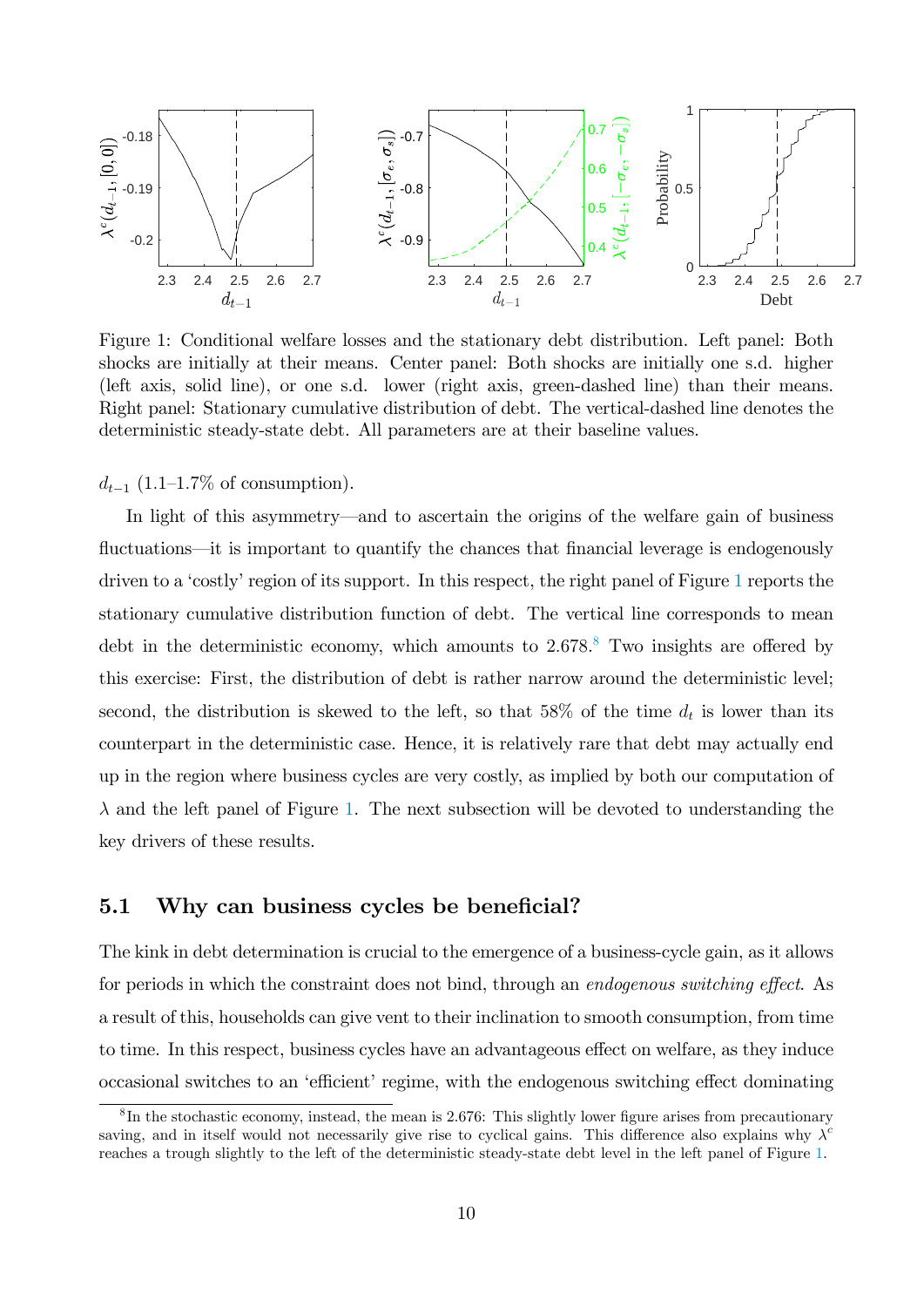the *fluctuations effect* induced by the combination of uncertainty and consumers' prudence. We now turn to dissecting the drivers behind these forces, devising some comparative-statics exercises that emphasize the role of some key parameters.

#### Discount factor

It is important to start by observing the impact of households' degree of patience on unconditional welfare, as this has a tangible impact on their saving/consumption attitude. To this end, we examine welfare over a wide range of  $\beta$ 's. The left panel of Figure [2](#page-12-0) shows that, as consumers start with an implausibly high degree of impatience, the economy with uncertainty is welfare-dominated by the deterministic scenario. In this case, the credit constraint binds tightly, such that shocks never lead to the occurrence of episodes where agents are unconstrained; cf. the dashed-green line. Effectively, the endogenous switching effect is shut off when consumers are very impatient, so that only the traditional fluctuations effect is at work.

However, as  $\beta$  increases beyond a certain threshold—which lies well below the range of values typically considered in calibrations based on quarterly data—the cost of business cycles eventually translates into a steadily increasing gain. Thus, as households intertemporal saving motive increases in their degree of patience, we observe an increasing frequency of episodes in which the credit constraint does not bind.

#### Risk aversion

The tension between financial tightness and the intensity of households' precautionary saving motive is central to our story. In this setting, precautionary saving arises from two sources. The first one is *prudence*. As discussed by Kimball  $(1990)$ , the self-insurance is intimately linked to the coefficient of prudence, which under CRRA utility is given by  $1 + \gamma$ . Therefore, the intensity of this saving motive increases in the curvature of households' utility function, as captured by the degree of risk aversion,  $\gamma$ .

In addition, households self-insure as they foresee the possibility that both current and future *borrowing constraints* bind, as it can be appreciated by iterating households' consumption Euler [\(9\)](#page-6-4) forward:

<span id="page-11-0"></span>
$$
c_t^{-\gamma} = \mu_t + \beta R \mathbb{E}_t \left[ \mu_{t+1} + \beta R \mu_{t+2} + (\beta R)^2 \mu_{t+3} + \ldots \right]. \tag{18}
$$

In a stochastic environment, the tightness of the financial constraint varies: Thus, at any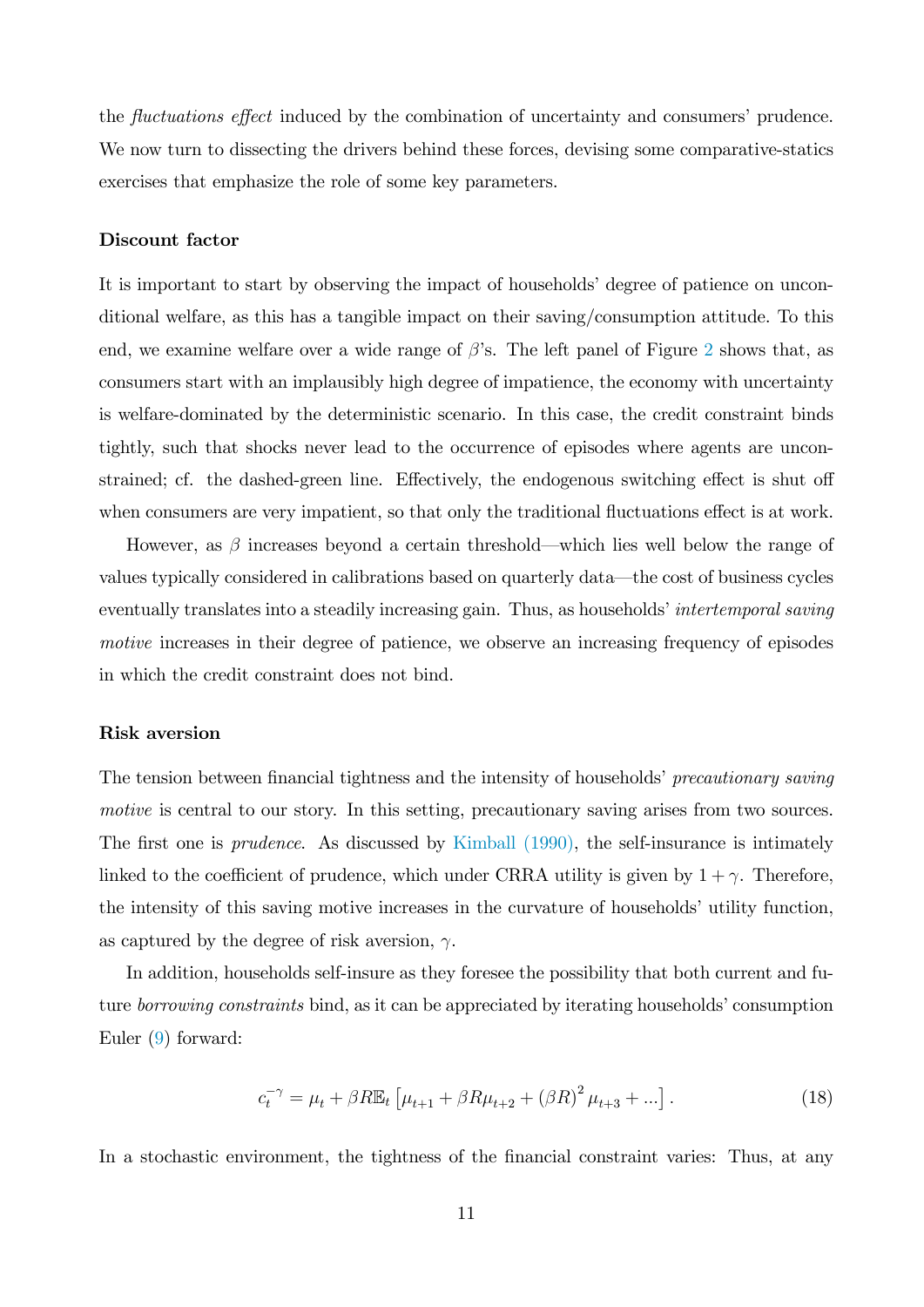

<span id="page-12-0"></span>Figure 2: Welfare costs of business cycles for different values of the discount factor (left panel, the coefficient of relative risk aversion (center panel), and for different average LTV ratios (right panel). All other parameters are at their baseline values.

point in time, even if  $\mu_t = 0$ , it must be that the expected term on the right side of [\(18\)](#page-11-0) is positive, in light of  $\mu_t \geq 0$ ,  $\forall t$ , and the fact that the borrowing constraint binds in the steady state, so that households cannot remain unconstrained indefinitely. Since households fear getting consecutive bad income realizations that would push them towards the borrowing limit, they cut consumption. This allows them to increase their chances of facing a nonbinding credit constraint in the future; i.e., the chance of switching into a different, and more favorable, economic regime. This second precautionary motive is crucial to the emergence of the endogenous switching effect.

With this in mind, we examine how risk aversion impacts on unconditional welfare in the central panel of Figure [2.](#page-12-0) Notably, when consumers are risk-neutral ( $\gamma = 0$ ), the borrowing constraint binds and  $\lambda$  is virtually zero. When households become slightly risk-averse, fluctuations become costly, albeit very little (peaking at  $\lambda \approx 0.002$  when  $\gamma = 0.17$ ). As  $\gamma$ increases further,  $\lambda$  dives into the negative territory. Compared with a frictionless economy where only prudence drives self-insurance, in the present setting higher risk aversion increases households' precautionary motive to the point that, eventually, consumption is taken to a regime compatible with the financial constraint being slack; and it does so more and more frequently. This entails a benefit to the consumer, who smooths consumption beyond what she is able to do when financially constrained, thus achieving a welfare gain from business cycles. As  $\gamma$  increases further, however,  $\lambda$  reverts its pattern, as households contract consump-

<span id="page-12-1"></span><sup>&</sup>lt;sup>9</sup>As illustrated in Figure [D.1](#page-26-0) in Appendix [D,](#page-7-0) the welfare cost of fluctuations arising at low values of  $\gamma$  is driven by the presence of income shocks, as it arises also when we shut off financial shocks ( $\sigma_s = 0$ ). In the absence of income shocks ( $\sigma_e = 0$ ), however, business cycles are beneficial even as  $\gamma$  tends to zero.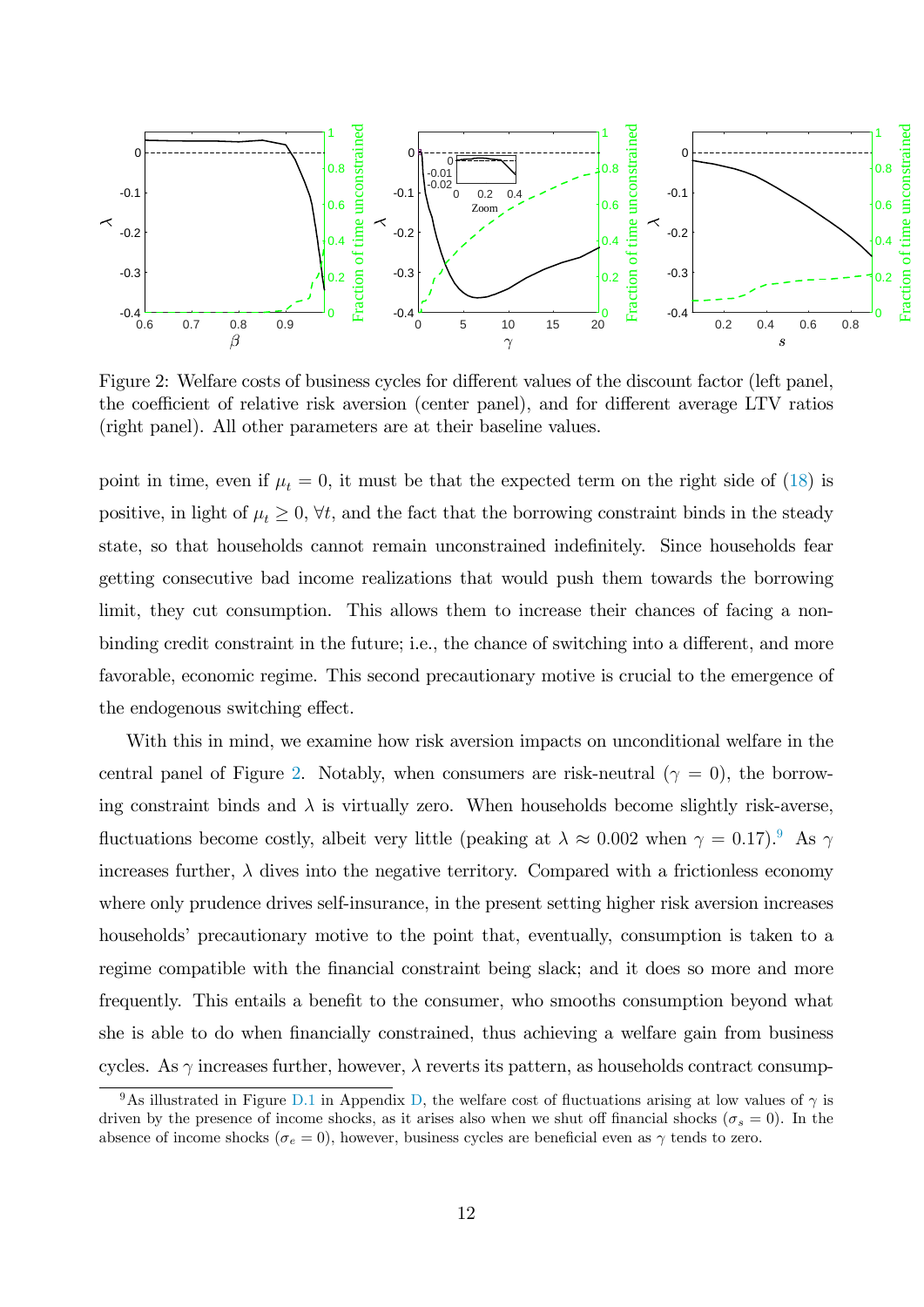tion further, and the endogenous switching effect gradually loses traction.<sup>[10](#page-13-0)</sup> In essence, the gain from further reducing the risk of being constrained eventually gets counteracted—but not overcome—by the dislike of fluctuations per se.

To emphasize the role of precautionary saving in generating our key result, we run the model under perfect foresight, thus muting self-insurance. In this case, removing uncertainty implies that households' saving attitude is solely driven by a combination of intertemporal and smoothing motives, as captured by their discount factor and the curvature of their utility function. Each perfect foresight simulation lasts 400 periods, and the results are computed from 2,500 simulations, under the baseline calibration. Notably,  $\lambda = 0.068$  in this scenario. This indicates that, being not faced with the need/option to save as a precautionary expedient to reduce the probability of hitting their borrowing limit in the future, households incur a cost from living in the stochastic economy.

### LTV ratio

As depicted in the right panel of Figure [2,](#page-12-0) business fluctuations are beneficial even at extremely low LTV ratios. This occurs because the borrowing constraint may still become non-binding under these circumstances, e.g. due to credit-limit shocks.<sup>[11](#page-13-1)</sup> As s rises, a gradual relaxation of the constraint occurs, resulting in increasingly frequent episodes of slackness, and thus an increasingly large welfare gain. In this case, the pattern of the gain over the s-support never reverts. These findings raise questions about the desirability of using caps on LTV ratios as a macroprudential policy tool, as done in several countries during the last decade [\(Cerutti](#page-17-10) et al[., 2017\)](#page-17-10). In our setup, lowering the LTV ratio would be detrimental for welfare, even though such a policy reduces both the volatility and the negative skewness of consumption.

### 5.2 On the role of different shocks

To analyze the relative role of the shocks at play in the model, Figure [3](#page-14-0) reports  $\lambda$  conditional on switching off either of them at the time. The left panel of the figure considers the case of no financial shocks ( $\sigma_s = 0$ ): For an initial narrow range of their standard deviation, the income shocks hitting the economy are too small to make the financial constraint non-binding. In the absence of the endogenous switching effect, we observe that  $\lambda > 0$  (albeit marginally).

<span id="page-13-0"></span> $10$ Notably, this happens well before the frequency of non-binding episodes approaches one, at which point the endogenous switching effect is exhausted.

<span id="page-13-1"></span> $11$ In the absence of financial shocks, however, business cycles lead to a welfare loss at extremely low values of s, as shown in Figure [D.2](#page-26-1) in Appendix [D.](#page-7-0) In that case, episodes of non-binding constraints are very infrequent.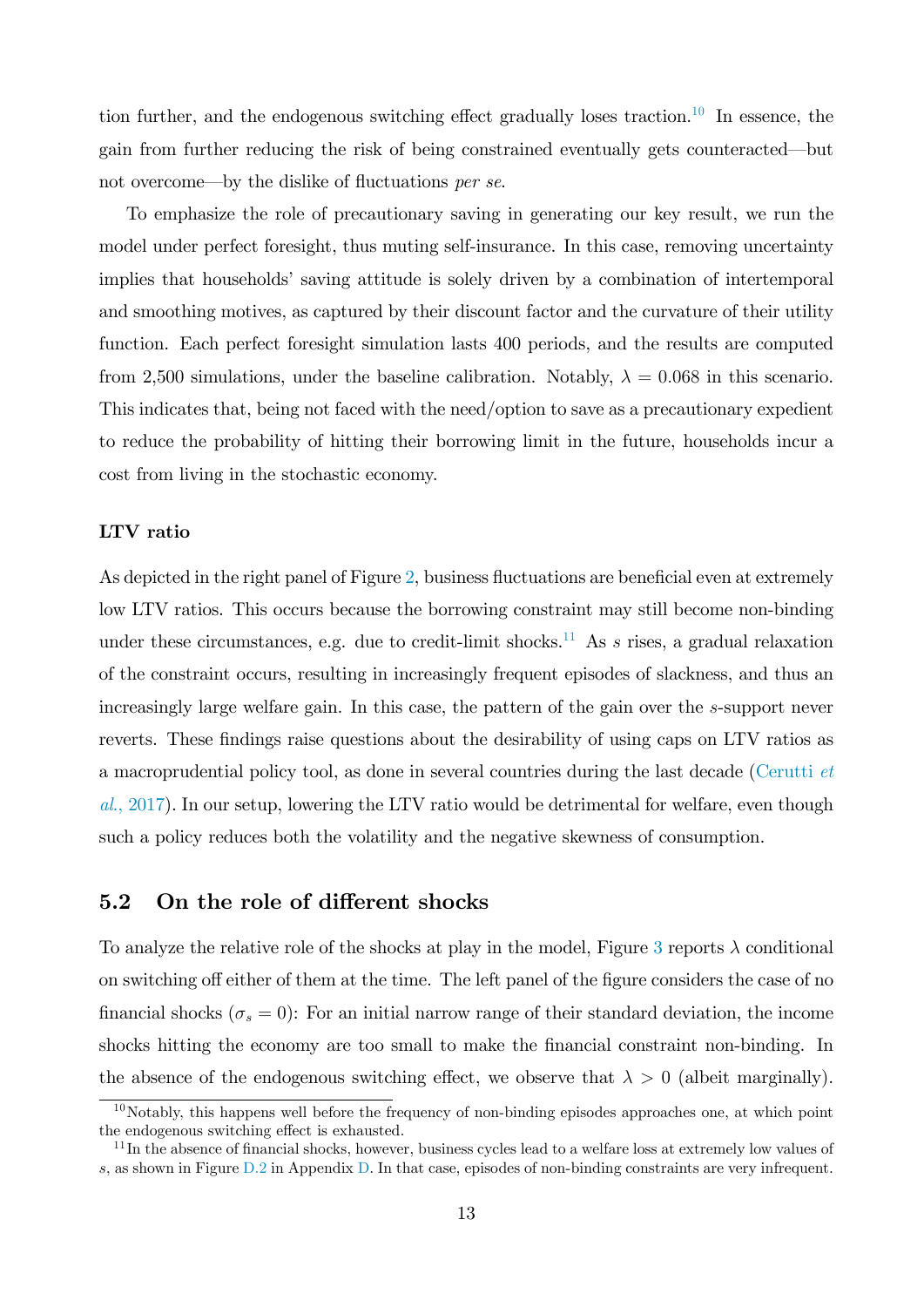

<span id="page-14-0"></span>Figure 3: Welfare costs of business cycles for different standard deviations of a given shock, conditional the other shock being switched off. All the other parameters are at their baseline values.

Increasing  $\sigma_e$  further reinforces the endogenous switching effect over the fluctuations effect. However, as income fluctuations become very large, self-insurance becomes conspicuous, eventually reducing steady-state consumption too much, and driving  $\lambda$  into the 'costly' region. By contrast, a rise in  $\sigma_s$ —absent income shocks ( $\sigma_e = 0$ )—translates into an increasing gain from business fluctuations (see the right panel of Figure [3\)](#page-14-0).

The different role played by the two types of shocks is reminiscent of the result of Cho *[et al.](#page-18-5)*  $(2015)$ , who show that introducing multiplicative shocks implies that fluctuating economies may enjoy higher welfare, as compared with their no-shock counterparts. A mean effect of uncertainty is at work in their case—along with the usual fluctuations effect—as compared with situations in which shocks enter additively: Multiplicative shocks have the potential to raise the mean output and/or consumption, allowing consumers to take advantage of uncertainty by working harder and investing more during expansionary periods. By contrast, when uncertainty enters the economy additively, it has no beneficial effect on the choices that can be adjusted to it. This is the case for our income shock, which enters the budget constraint additively. On the other hand, the LTV shock affects the Euler equation for durables,  $(10)$ , so that consumers can take advantage of periods of relatively lax financial conditions to smooth consumption. It is important to stress that this mean effect shall not be confused with the endogenous switching effect, but rather is complementary to it. This can be inferred from the fact that we still observe substantial welfare gains when the Önancial (and multiplicative)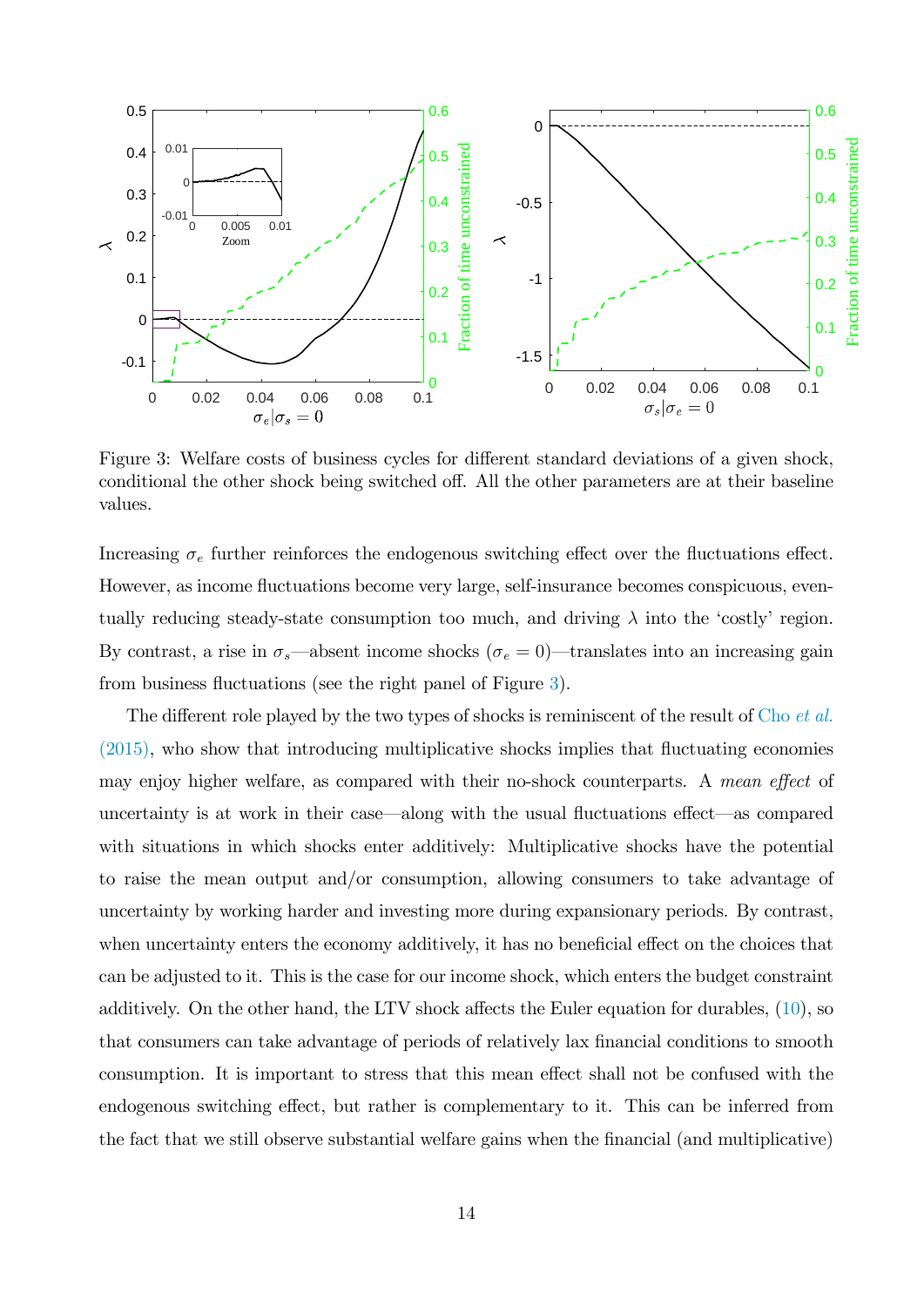| Table 2. Results with a fixed credit limit         |                                       |                                |  |  |
|----------------------------------------------------|---------------------------------------|--------------------------------|--|--|
| Combination of shocks                              | Value of the welfare loss $(\lambda)$ | Fraction of time unconstrained |  |  |
| Baseline ( $\sigma_e$ = 0.015, $\sigma_s$ = 0.016) | $-0.016$                              | 0.063                          |  |  |
| No income shocks ( $\sigma_e = 0$ )                | $-0.037$                              | 0.063                          |  |  |
| Large income shocks ( $\sigma_e$ = 0.03)           | 0.054                                 | 0.067                          |  |  |
| No credit-limit shocks $(\sigma_s = 0)$            | 0.022                                 | 0.000                          |  |  |
| Large credit-limit shocks ( $\sigma_s = 0.03$ )    | $-0.087$                              | 0.114                          |  |  |

Notes: The table reports the unconditional welfare loss  $(\lambda)$  and the fraction of time households spend being financially unconstrained under fixed credit limits and various shock configurations.

shock is switched off. In fact, as indicated by the left panel of Figure  $3$ , abstracting from the mean effect implies that the endogenous switching effect channeled through the (additive) income shock alone still accounts for about  $12\%$  of the gain from business fluctuations at the baseline calibration (i.e.,  $0.025/0.21$ ).

### 5.2.1 Fixed credit limits

The experiments featuring one type of shock at the time are very informative about the role of the financial constraints in generating gains from business fluctuations, depending on the shocks they typically amplify. To dig deeper on this, we consider the special case of an exogenous credit limit (i.e., where the collateral is always pledged at the steady-state value, such that [\(4\)](#page-5-0) is replaced by  $d_t \leq (s + s_t) \frac{qh}{R}$  $\frac{qn}{R}$ ). In Table 2, we report the results from this model under various shock configurations. Notably, fluctuations are welfare improving under our baseline calibration, but the gain  $(-0.016\%$  of consumption) is much smaller than in our baseline model with an endogenous credit limit  $(-0.21\%)$ , highlighting the role of the financial accelerator of Kiyotaki and Moore  $(1997)$ . Furthermore, the results in the table reflect that, once again, it is the credit-limit shock that crucially contributes to the emergence of gains from business cycles. When we shut off this shock, so that the borrowing limit is completely fixed, business cycles become costly. This is consistent with the findings of  $\overline{\text{Imrohoro}}$  (1989) in a model with an [Aiyagari \(1994\)-](#page-17-11)style constant borrowing limit, which by construction does not embody the financial accelerator. In general, we observe that fluctuations are more beneficial or less costly when credit-limit shocks are relatively large and income shocks relatively small, and vice versa. In the absence of credit-limit disturbances, very large income shocks are required to make households unconstrained. This implies that the endogenous switching effect only comes into play when the fluctuations effect is already very strong.

Incidentally, the experiment with fixed credit limits also sheds light on the role of pecuniary externalities—i.e., the fact that households' optimizing behavior affects the collateral price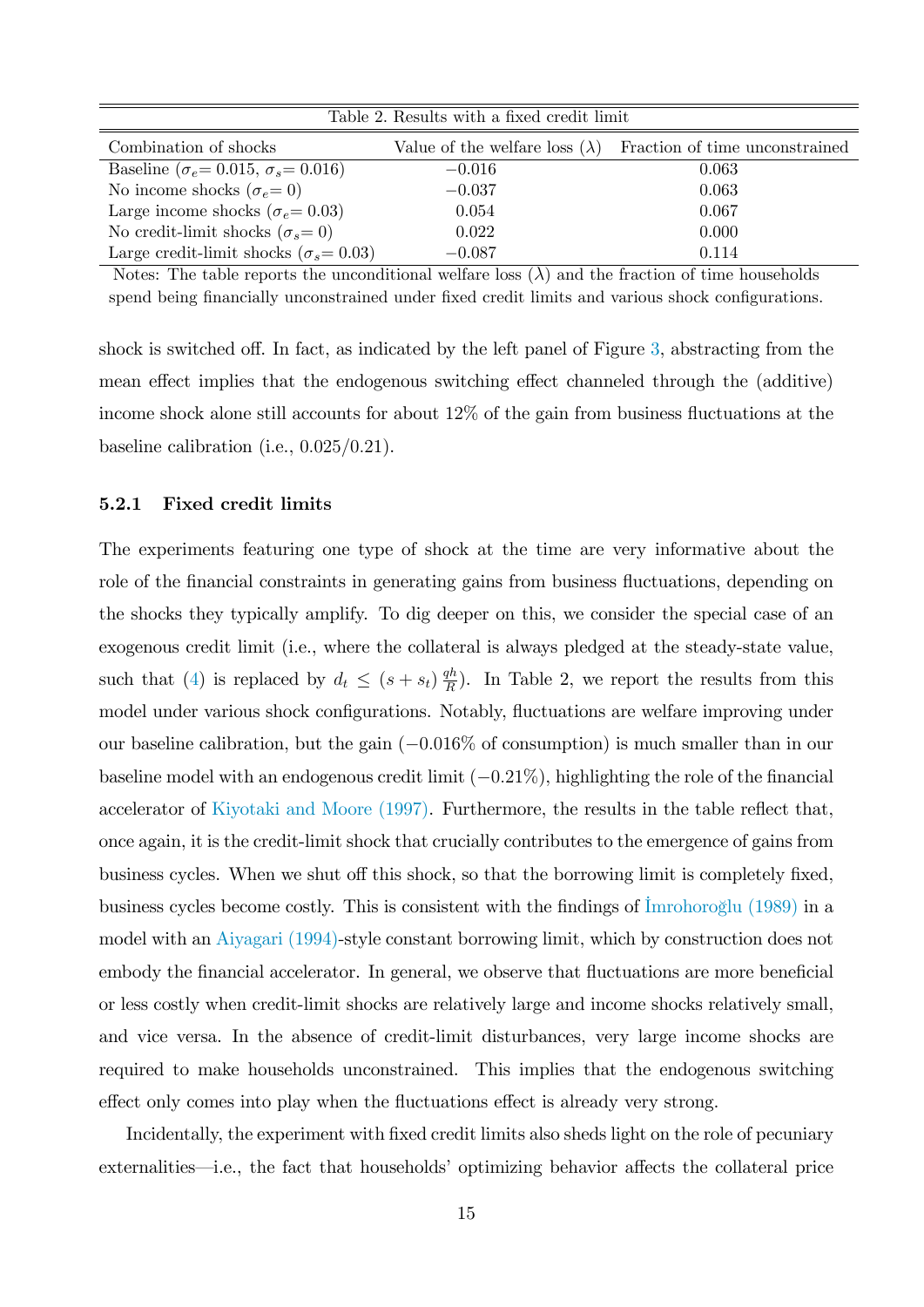(see, e.g., [Lorenzoni, 2008](#page-19-11) and [Bianchi, 2011\)](#page-17-4)—for the emergence of business-cycle gains when collateral constraints determine a kink in households' policy functions. While increasing the chances that the Önancial constraint becomes non-binding in the face of an expansionary shock, thus expanding households' borrowing capacity, Table 2 shows this element is not key to the emergence of welfare gains.

### <span id="page-16-0"></span>6 Concluding remarks

This paper considers the welfare cost of business cycles in a credit economy with collateralized debt. Welfare tends to be higher in the economy with aggregate fluctuations, as compared with the benchmark model without uncertainty, as shocks facilitate endogenous switching from 'bad' to 'good' economic regimes. This benefit may outweigh the conventional losses from business fluctuations.

Although derived within a rather stylized framework, this basic yet clear insight may have key implications for stabilization policies that affect the frequency at which collateral constraints become slack. To this end, future research should aim at implementing mediumscale models featuring a richer set of frictions and propagation channels, so as to trace out the implications of our argument for the design of macroprudential policies. In related work, we have established a macroeconomic volatility trade-off that arises from collateral constraints not binding at all points in time (see [Jensen](#page-18-8) *et al.*, 2018): On one hand, a reduction of credit may dampen the asset-price sensitivity of those borrowers who remain credit constrained before and after the intervention; on the other hand, lower credit limits increase the frequency at which credit constraints bind, thus augmenting borrowers' sensitivity to fluctuations in credit availability. In a similar fashion, though in an environment with idiosyncratic risk and incomplete markets, Lee et al. [\(2020\)](#page-19-4) show that a stricter regulation of leverage in the banking sector inhibits households' ability to smooth consumption in response to idiosyncratic risk. Thus, while this type of restrictions might act as stabilizers at the macroeconomic level, they do not necessarily stabilize at the microeconomic level, potentially resulting in substantial welfare costs. In sum, both contributions indicate the importance of assessing agents' position with respect to kinks in their policy functions, as well as the quantitative importance of facing non-binding constraints, as compared with the traditional welfare-reducing effects of uncertainty.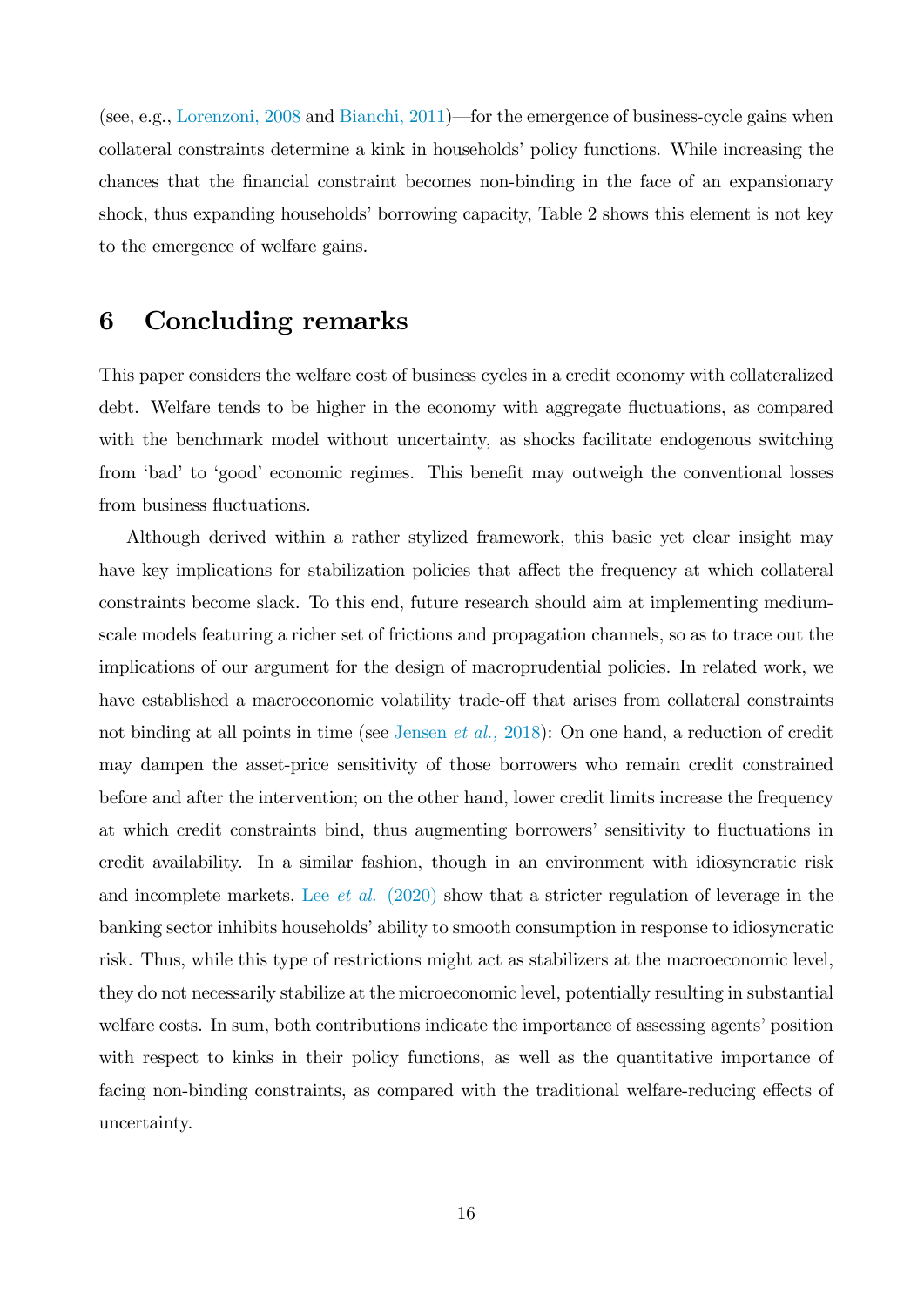## References

- <span id="page-17-3"></span>Abel, A., 1983, Optimal investment under uncertainty, American Economic Review 73, 228 233.
- <span id="page-17-11"></span>Aiyagari, S. R., 1994, Uninsured idiosyncratic risk and aggregate saving, Quarterly Journal of Economics 109, 659–684.
- <span id="page-17-0"></span>Alvarez, F. and U. J. Jermann, 2004, Using asset prices to measure the cost of business cycles, Journal of Political Economy 112,  $1223-1256$ .
- <span id="page-17-9"></span>Attanasio, O., and G. Weber, 1995, Is consumption growth consistent with intertemporal optimization? Evidence from the Consumer Expenditure Survey, Journal of Political Economy 103, 1121-1157.
- <span id="page-17-1"></span>Barlevy, G., 2004, The cost of business cycles under endogenous growth, American Economic Review, 94, 964-990.
- <span id="page-17-2"></span>Barro, R. J., 2006, On the welfare costs of consumption uncertainty, working paper, Harvard University.
- <span id="page-17-7"></span>Benigno, G., H. Chen, C. Otrok, A. Rebucci, and E. R. Young, 2013, Financial crises and macro-prudential policies, Journal of International Economics 89, 453–470.
- <span id="page-17-4"></span>Bianchi, J., 2011, Overborrowing and systemic externalities in the business cycle, American Economic Review 101,  $3400-26$ .
- <span id="page-17-6"></span>Bianchi, J. and E. G. Mendoza, 2018, Optimal time-consistent macroprudential policy, Journal of Political Economy 126, 588–634.
- <span id="page-17-5"></span>Boz, E. and E. G. Mendoza, 2014, Financial innovation, the discovery of risk, and the U.S. credit crisis, Journal of Monetary Economics  $62$ ,  $1-22$ .
- <span id="page-17-8"></span>Calza, A., T. Monacelli, and L. Stracca, 2013, Housing finance and monetary policy, Journal of the European Economic Association 11,  $101-22$ .
- <span id="page-17-10"></span>Cerutti, E., S. Claessens, and L. Laeven, 2017, The use and effectiveness of macroprudential policies: New evidence, Journal of Financial Stability 28, 203–224.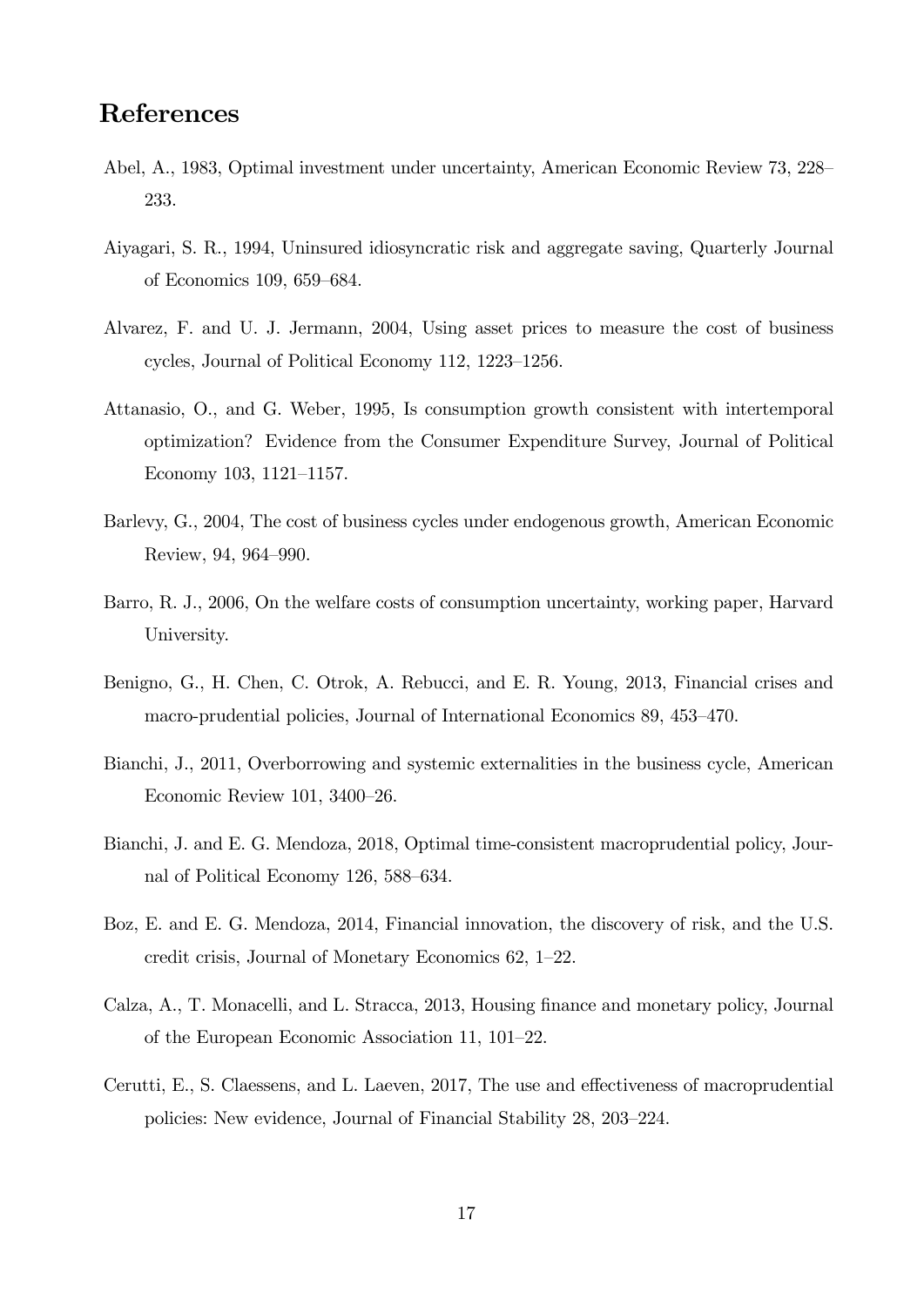- <span id="page-18-5"></span>Cho, J.-O., T. F. Cooley, and H. S. Kim, 2015, Business cycle uncertainty and economic welfare, Review of Economic Dynamics 18, 185–200.
- <span id="page-18-4"></span>De Santis, M., 2007, Individual consumption risk and the welfare cost of business cycles, American Economic Review 97, 1488–1506.
- <span id="page-18-10"></span>Eggertsson, G. B., and P. Krugman, 2012, Debt, deleveraging, and the liquidity trap: A Fisher-Minsky-Koo approach, The Quarterly Journal of Economics 127, 1469–1513.
- <span id="page-18-11"></span>Epstein, L., 1983, Stationary cardinal utility and optimal growth under uncertainty, Journal of Economic Theory 31,  $133-152$ .
- <span id="page-18-6"></span>Fernández-Villaverde, J., and P. Guerrón-Quintana, 2020, Uncertainty shocks and business cycle research, Review of Economic Dynamics 37, S118-S146.
- <span id="page-18-3"></span>Galí, J., M. Gertler, and J. D. Lopez-Salido, 2007, Markups, gaps, and the welfare costs of economic fluctuations, Review of Economics and Statistics 89, 44–59.
- <span id="page-18-0"></span>Guerrieri, L., and M. Iacoviello, 2017, Collateral constraints and macroeconomic asymmetries, Journal of Monetary Economics 90, 28–49.
- <span id="page-18-7"></span>Hartmann, R., 1972, The effects of price and cost uncertainty on investment, Journal of Economic Theory 5,  $258-266$ .
- <span id="page-18-9"></span>Iacoviello, M., 2005, House prices, borrowing constraints and monetary policy in the business cycle, American Economic Review 95, 739–764.
- <span id="page-18-12"></span>IMF, 2017, Global financial stability report (October): Is growth at risk?, International Monetary Fund, Washington D.C.
- <span id="page-18-2"></span>Imrohoro glu, A., 1989, Cost of business cycles with indivisibilities and liquidity constraints, Journal of Political Economy 97, 1364–1383.
- <span id="page-18-8"></span>Jensen, H., S. H. Ravn, and E. Santoro, 2018, Changing credit limits, changing business cycles, European Economic Review 102, 201–239.
- <span id="page-18-1"></span>Jensen, H., I. Petrella, S. H. Ravn, and E. Santoro, 2020, Leverage and deepening businesscycle skewness, American Economic Journal: Macroeconomics 12, 245–281.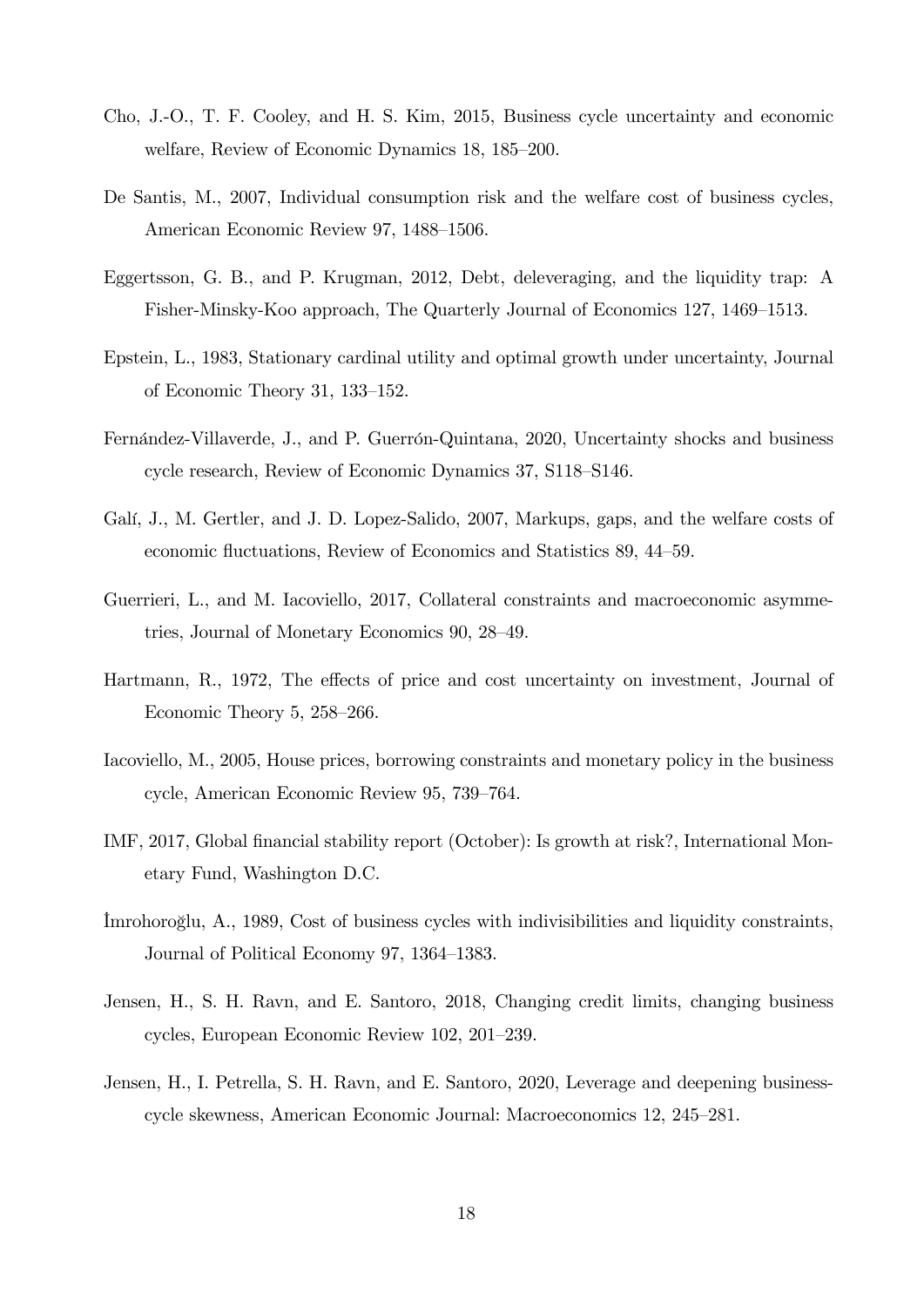- <span id="page-19-9"></span>Jermann, U. and V. Quadrini, 2012, Macroeconomic effects of financial shocks, American Economic Review 102,  $238-71$ .
- <span id="page-19-5"></span>Jeanne, O. and A. Korinek, 2010, Managing credit booms and busts: A Pigouvian taxation approach, NBER Working Paper 16377.
- <span id="page-19-3"></span>Jordà, O., M. Schularick, and A. M. Taylor, 2020, Disasters everywhere: The costs of business cycles reconsidered, CEPR Discussion Paper 14559.
- <span id="page-19-10"></span>Jones, C., V. Midrigan, and T. Philippon, 2018, Household leverage and the recession, mimeo, International Monetary Fund and New York University.
- <span id="page-19-12"></span><span id="page-19-8"></span>Judd, K. L., 1988, Numerical methods in economics, The MIT Press.
- Justiniano, A., G. Primiceri, and A. Tambalotti, 2015, Household leveraging and deleveraging, Review of Economic Dynamics  $18, 3-20$ .
- <span id="page-19-2"></span><span id="page-19-0"></span>Kiyotaki, N. and J. Moore, 1997, Credit cycles, Journal of Political Economy 105, 211–248.
- Kimball, M. S., 1990, Precautionary saving in the small and in the large, Econometrica 58, 53-73.
- <span id="page-19-13"></span>Kopecky, K. A. and R. M. H. Suen, 2010, Finite state Markov-chain approximations to highly persistent processes, Review of Economic Dynamics 13, 701–714.
- <span id="page-19-1"></span>Krusell, P. and A. Smith Jr., 1999, On the welfare effects of eliminating business cycles, Review of Economic Dynamics 2, 245–272.
- Krusell, P., T. Mukoyama, A. Şahin, and A. Smith Jr., 2009, Revisiting the welfare effects of eliminating business cycles, Review of Economic Dynamics 12, 393–404.
- <span id="page-19-4"></span>Lee, S., R. Luetticke, and M. O. Ravn, 2020, Financial frictions: macro vs. micro volatility, CEPR Discussion Paper no. 15133.
- <span id="page-19-6"></span>Liu, Z., P. Wang, and T. Zha, 2013, Land-price dynamics and macroeconomic fluctuations, Econometrica 81, 1147–84.
- <span id="page-19-7"></span>Liu, Z. and P. Wang, 2014, Credit constraints and self-fulfilling business cycles, American Economic Journal: Macroeconomics 6, 32–69.
- <span id="page-19-11"></span>Lorenzoni, G., 2008, Inefficient credit booms, Review of Economic Studies 75, 809–833.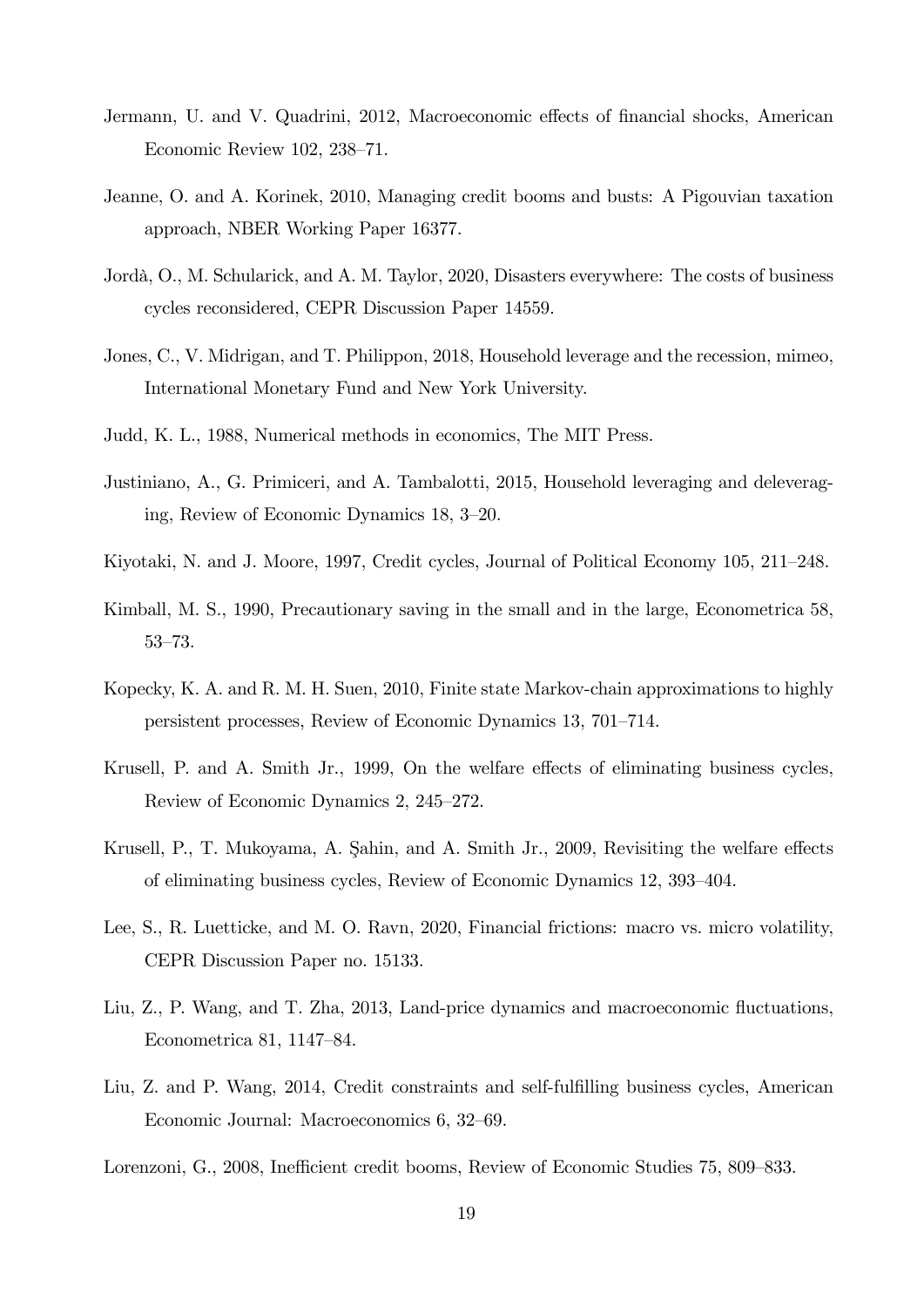<span id="page-20-5"></span><span id="page-20-0"></span>Lucas Jr., R. E., 1987, Models of business cycles, Basil Blackwell, New York.

- Mendoza, E. G., 2010, Sudden stops, Önancial crises, and leverage, American Economic Review 100, 1941-1966.
- <span id="page-20-2"></span>Obstfeld, M., 1994, Evaluating risky consumption paths: the role of intertemporal substitutability, European Economic Review  $38$ ,  $1471-1486$ .
- <span id="page-20-3"></span>Oi, W., 1961, The desirability of price instability under perfect competition, Econometrica 29, 58-64.
- <span id="page-20-8"></span>Rankin, N., 1994, Monetary uncertainty in discrete-time utility-of-money models, Economics Letters  $44, 127-132$ .
- <span id="page-20-1"></span>Reis, R., 2007, The time-series properties of aggregate consumption: Implications for the costs of fluctuations, Journal of the European Economic Association 7, 722–753.
- <span id="page-20-9"></span>Reyes-Heroles, R. and G. Tenorio, 2020, Macroprudential policy in the presence of external risks, Journal of International Economics 126, 103365.
- <span id="page-20-11"></span>Rendahl, P., 2015, Inequality constraints and Euler equation-based solution methods, The Economic Journal  $125$ ,  $1110-35$ .
- <span id="page-20-6"></span>Rothschild, M. and J. E. Stiglitz, 1970, Increasing risk I: A definition, Journal of Economic Theory 2,  $225-43$ .
- <span id="page-20-7"></span>Rothschild, M. and J. E. Stiglitz, 1971, Increasing risk II: It's economic consequences, Journal of Economic Theory 3,  $66-84$ .
- <span id="page-20-12"></span>Rouwenhorst, K. G., 1995, Asset pricing implications of equilibrium business cycle models. In: Cooley, T. F. (ed.), Frontiers of business cycle research. Princeton University Press, Princeton, 294–330.
- <span id="page-20-4"></span>Schmitt-Grohé, S. and M. Uribe, 2020, Multiple equilibria in open economy models with collateral constraints, Review of Economic Studies, forthcoming.
- <span id="page-20-10"></span>Sosa-Padilla, C., 2018, Sovereign defaults and banking crises, Journal of Monetary Economics 99, 88–105.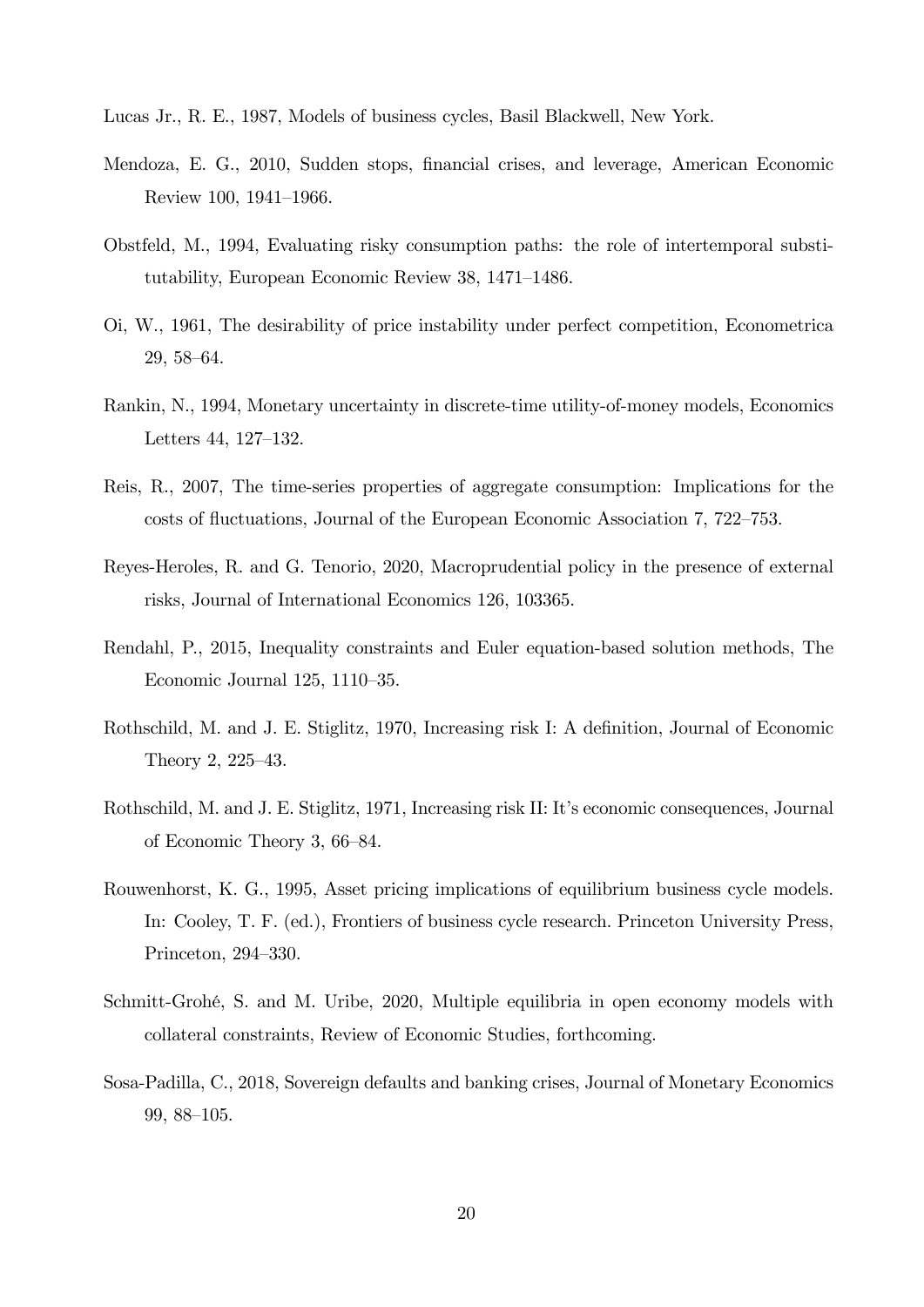<span id="page-21-0"></span>Storesletten, K., C. I. Telmer, and A. Yaron, 2001, The welfare costs of business cycles revisited: Finite lives and cyclical variation in idiosyncratic risk, European Economic Review 45, 1311-39.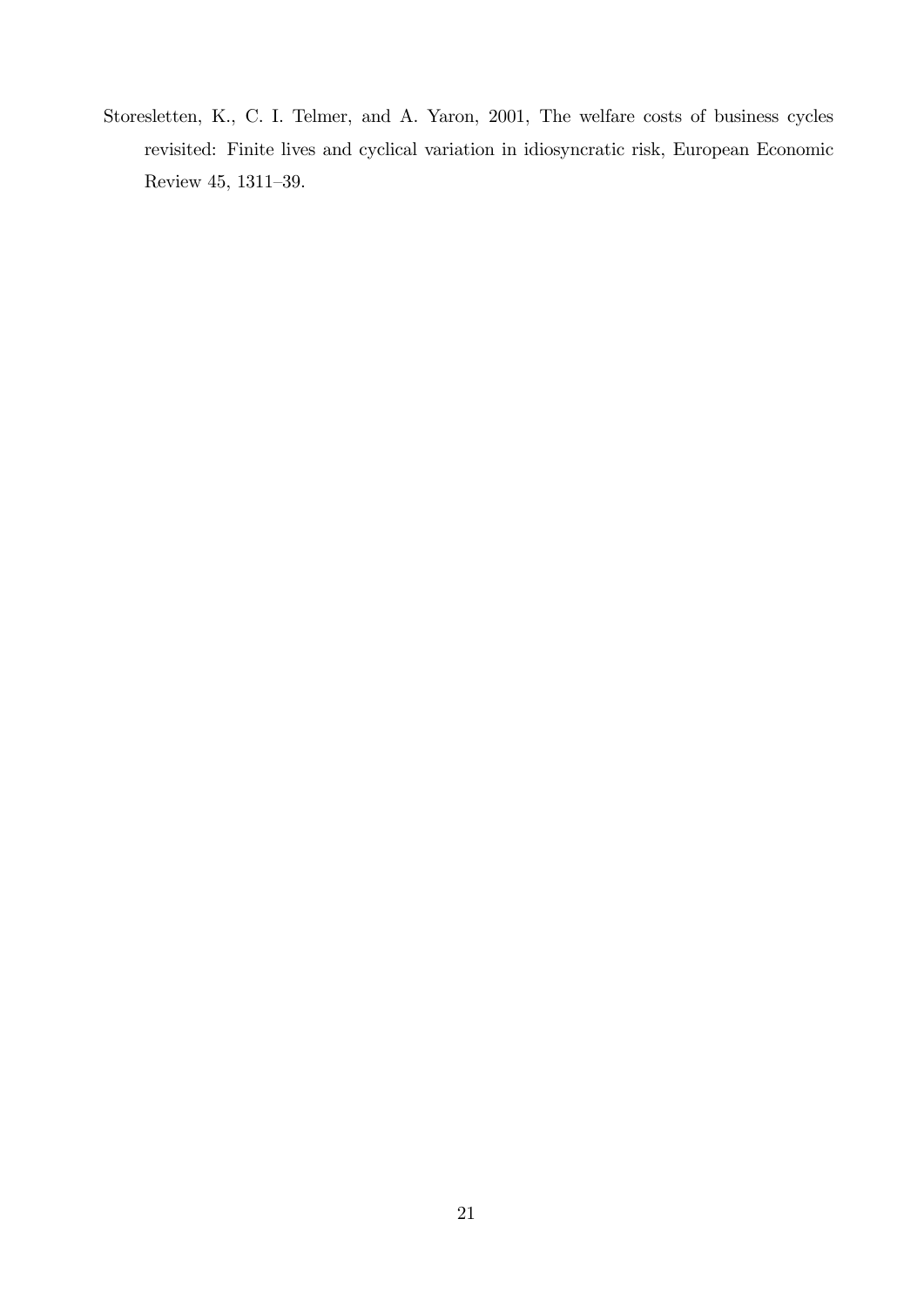## Appendices

### A Deterministic steady state

In the absence of any shocks, we have from [\(13\)](#page-6-7) that

<span id="page-22-1"></span>
$$
\mu = (c)^{-\gamma} - \beta R \mathbb{E} \left[ (c)^{-\gamma} \right],
$$
  
= 
$$
(c)^{-\gamma} (1 - \beta R) > 0,
$$
 (A.1)

where undated variables denote deterministic steady-state values, and where the inequality sign follows from  $\beta < 1/R$ . From [\(15\)](#page-6-5) we therefore get

<span id="page-22-0"></span>
$$
d = s\frac{qh}{R}.\tag{A.2}
$$

From  $(12)$  and  $(A.2)$  we get

<span id="page-22-2"></span>
$$
c + s q h \left( 1 - R^{-1} \right) = y. \tag{A.3}
$$

By  $(14)$ , we get

$$
\nu(h)^{-\gamma_h} = (c)^{-\gamma} q - \beta q c^{-\gamma} - s \frac{q}{R} \mu,
$$

which by  $(A.1)$  becomes

<span id="page-22-3"></span>
$$
\nu(h)^{-\gamma_h} = (c)^{-\gamma} q - \beta q (c)^{-\gamma} - s \frac{q}{R} (c)^{-\gamma} (1 - \beta R),
$$
  
=  $(c)^{-\gamma} q \left[ 1 - \beta - s \frac{1}{R} (1 - \beta R) \right].$  (A.4)

Equations [\(A.3\)](#page-22-2) and [\(A.4\)](#page-22-3) provide the unique solutions for c and q. Conditional on these, closed-form solutions for  $\mu$  and d follow from  $(A.1)$  and  $(A.2)$ , respectively.

### B Solution algorithm

We solve the model numerically through Euler-equation iteration on the policy functions. Our problem is non-standard because the credit constraint introduces a state-dependent discontinuity. As argued by [Rendahl \(2015\),](#page-20-11) searches for solutions can in such cases be divergent, cyclical, or even non-convergent. We therefore follow [Judd \(1988\)](#page-19-12) and introduce 'dampening' parameters in the updating of policy functions. This implies that in any update of a policy function, only a fraction of the new function will replace the old. This fosters convergence.

We first discretize the state variables  $d_{t-1}$ ,  $e_t$ , and  $s_t$  such that  $d_{t-1} \in \mathbf{d}_{t-1} \equiv [d_{\min}, \ldots, d_{\max}]^{\mathsf{T}}$ ,  $e_t \in \mathbf{e}_t \equiv [e_{\min}, \ldots, e_{\max}]^{\mathsf{T}}, s_t \in \mathbf{s}_t \equiv [s_{\min}, \ldots, s_{\max}]^{\mathsf{T}}$ . In the construction of  $\mathbf{d}_{t-1}$  we allow for a relatively finer grid around the deterministic steady state to foster precision. In the construction of state vectors we secure that the model does not imply starvation for high initial debt combined with sufficiently adverse shocks. The discretization of the shocks uses Rouwenhorst's (1995) method of approximating AR(1) processes by Markov chains with transition matrices,  $P_e$  and  $P_s$ , respectively. We thereby follow [Kopecky and Suen \(2010\),](#page-19-13) who find that this method best approximates very persistent processes compared with other methods. To simplify notation and computations, we create a column vector of all shock combinations,  $\mathbf{z}_t \equiv \text{vec}(\mathbf{s}_t \mathbf{e}_t^{\mathsf{T}})$ . The associated transition matrix for  $z_t$  is then given by  $\Pi \equiv \mathbf{P_e} \otimes \mathbf{P_s}$ , where  $\otimes$  is the Kronecker product. We use 2,501 debt states and five states for each shock.

In the solution procedure we form a matrix of all state combinations,  $\mathbf{d}_{t-1} \mathbf{z}_t^{\mathsf{T}}$ , and seek solutions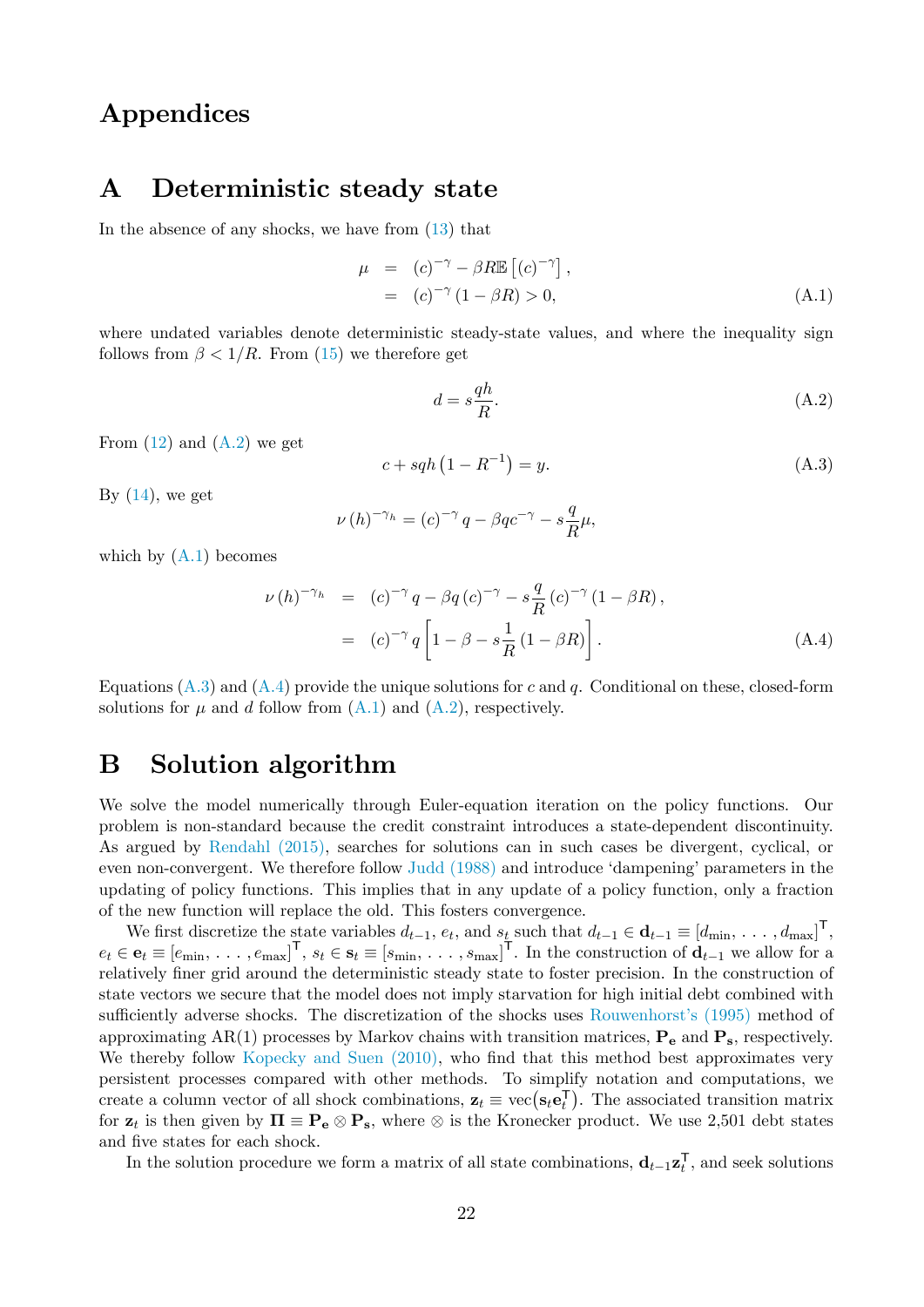for policy functions yielding matrices  $c(\mathbf{d}_{t-1}\mathbf{z}_t^{\mathsf{T}}), q(\mathbf{d}_{t-1}\mathbf{z}_t^{\mathsf{T}}), d(\mathbf{d}_{t-1}\mathbf{z}_t^{\mathsf{T}}),$  and  $\mu(\mathbf{d}_{t-1}\mathbf{z}_t^{\mathsf{T}})$ , which satisfy the equilibrium conditions. Note that in any state, we have either  $\mu_t = 0$  or  $\mu_t > 0$ . Call these two cases the unconstrained and constrained regime, respectively. In each iteration we solve the model in two blocks—one for each regime. This exploits the different structure of the solution in either regime.<sup>[12](#page-23-0)</sup> Subsequently, the policy matrices are appropriately merged before proceeding with the next iteration. The algorithm is as follows:

- 1. Make initial guesses  $c^0 \left( \mathbf{d}_{t-1} \mathbf{z}_t^{\mathsf{T}} \right)$  and  $q^0 \left( \mathbf{d}_{t-1} \mathbf{z}_t^{\mathsf{T}} \right)$ .
- 2. Use [\(12\)](#page-6-6) to obtain  $d\left(\mathbf{d}_{t-1}\mathbf{z}_{t}^{\mathsf{T}}\right)=c^{i}\left(\mathbf{d}_{t-1}\mathbf{z}_{t}^{\mathsf{T}}\right)+R\widetilde{\mathbf{d}}_{t-1}-y f\left(\widetilde{\mathbf{e}}_{t}\right)$ , where  $\widetilde{\mathbf{d}}_{t-1}$  is a matrix of repeated columns of  $\mathbf{d}_{t-1}$  conformable with  $\mathbf{d}_{t-1} \mathbf{z}_t^{\mathsf{T}}$ . The income shocks are used to construct the matrix  $f(\tilde{\mathbf{e}}_t)$ , which has identical row vectors of the possible income-shock values, conformable with  $\mathbf{d}_{t-1} \mathbf{z}_t^{\mathsf{T}}$ .
- 3. Use  $\mathbf{d}_t = d\left(\mathbf{d}_{t-1}\mathbf{z}_t^{\mathsf{T}}\right)$  to compute  $\mathbf{c}_{t+1} = \hat{c}\left(\mathbf{d}_{t-1}\mathbf{z}_{t+1}^{\mathsf{T}}\right)$  and  $\mathbf{q}_{t+1} = \hat{q}\left(\mathbf{d}_{t-1}\mathbf{z}_{t+1}^{\mathsf{T}}\right)$  through columnwise interpolation on  $\mathbf{d}_{t-1}$  and  $c^i (\mathbf{d}_{t-1} \mathbf{z}_t^{\mathsf{T}})$  and  $q^i (\mathbf{d}_{t-1} \mathbf{z}_t^{\mathsf{T}})$ , respectively.
- 4. Derive policy functions in the unconstrained regime:
	- (a) By definition,  $\mu^{uncon} (\mathbf{d}_{t-1} \mathbf{z}_t^{\mathsf{T}}) = 0.$
	- (b) From [\(13\)](#page-6-7),

$$
c^{uncon}\left(\mathbf{d}_{t-1}\mathbf{z}_{t}^{\mathsf{T}}\right)=\left\{\beta R\left[\widehat{c}\left(\mathbf{d}_{t-1}\mathbf{z}_{t+1}^{\mathsf{T}}\right)^{-\gamma}\mathbf{\Pi}^{\mathsf{T}}\right]\right\}^{-1/\gamma}.
$$

(c) From [\(14\)](#page-6-8),

$$
q^{uncon}\left(\mathbf{d}_{t-1}\mathbf{z}_{t}^{\mathsf{T}}\right) = c^{uncon}\left(\mathbf{d}_{t-1}\mathbf{z}_{t}^{\mathsf{T}}\right)^{\gamma} \circ \left\{\nu(h)^{-\gamma_{h}} + \beta\left[\left(\widehat{q}\left(\mathbf{d}_{t-1}\mathbf{z}_{t+1}^{\mathsf{T}}\right) \circ \widehat{c}\left(\mathbf{d}_{t-1}\mathbf{z}_{t+1}^{\mathsf{T}}\right)^{-\gamma}\right) \mathbf{\Pi}^{\mathsf{T}}\right]\right\},
$$

where  $\circ$  denotes element-by-element multiplication.

- (d) By [\(12\)](#page-6-6), find  $d^{uncon} (\mathbf{d}_{t-1} \mathbf{z}_t^{\mathsf{T}}) = c^{uncon} (\mathbf{d}_{t-1} \mathbf{z}_t^{\mathsf{T}}) + R \widetilde{\mathbf{d}}_{t-1} y f(\widetilde{\mathbf{e}}_t).$
- <span id="page-23-1"></span>5. Derive policy functions in the constrained regime:
	- (a) Let the matrix  $\tilde{s}_t$  contain identical row vectors of the possible LTV-shock values, conformable with  $\mathbf{d}_{t-1} \mathbf{z}_t^{\mathsf{T}}$ . In each column of  $\mathbf{d}_{t-1} \mathbf{z}_t^{\mathsf{T}}$  identify the states where

$$
d^{uncon}\left(\mathbf{d}_{t-1}\mathbf{z}_{t}^{\mathsf{T}}\right) > \left[\left(s+\widetilde{\mathbf{s}}_{t}\right)/R\right] \circ \left[\widehat{q}\left(\mathbf{d}_{t-1}\mathbf{z}_{t+1}^{\mathsf{T}}\right)\mathbf{\Pi}^{\mathsf{T}}\right]h,
$$

as these violate [\(4\)](#page-5-0) and therefore characterize the constrained regime. For any matrix  $\mathbf{X}_t$ , denote by  $[\mathbf{X}_t]^j$  the j<sup>th</sup> column of  $\mathbf{X}_t$  only consisting of such identified states.

(b) From [\(4\)](#page-5-0), when the constraint binds,

$$
\left[d^{con}\left(\mathbf{d}_{t-1}\mathbf{z}_{t}^{\mathsf{T}}\right)\right]^{j} = \left([s+\widetilde{\mathbf{s}}_{t}]^{j}/R\right) \circ \left[\widehat{q}\left(\mathbf{d}_{t-1}\mathbf{z}_{t+1}^{\mathsf{T}}\right)\mathbf{\Pi}^{\mathsf{T}}\right]^{j} h, \text{ all } j.
$$

(c) From [\(15\)](#page-6-5),

$$
\left[c^{con}\left(\mathbf{d}_{t-1}\mathbf{z}_{t}^{\mathsf{T}}\right)\right]^{j}=y\left[f\left(\widetilde{\mathbf{e}}_{t}\right)\right]^{j}-R\left[\widetilde{\mathbf{d}}_{t-1}\right]^{j}+\left[d^{con}\left(\mathbf{d}_{t-1}\mathbf{z}_{t}^{\mathsf{T}}\right)\right]^{j}, \text{ all } j.
$$

<span id="page-23-0"></span> $12$ This approach is in accordance with the one suggested by [Jeanne and Korinek \(2010\).](#page-19-5)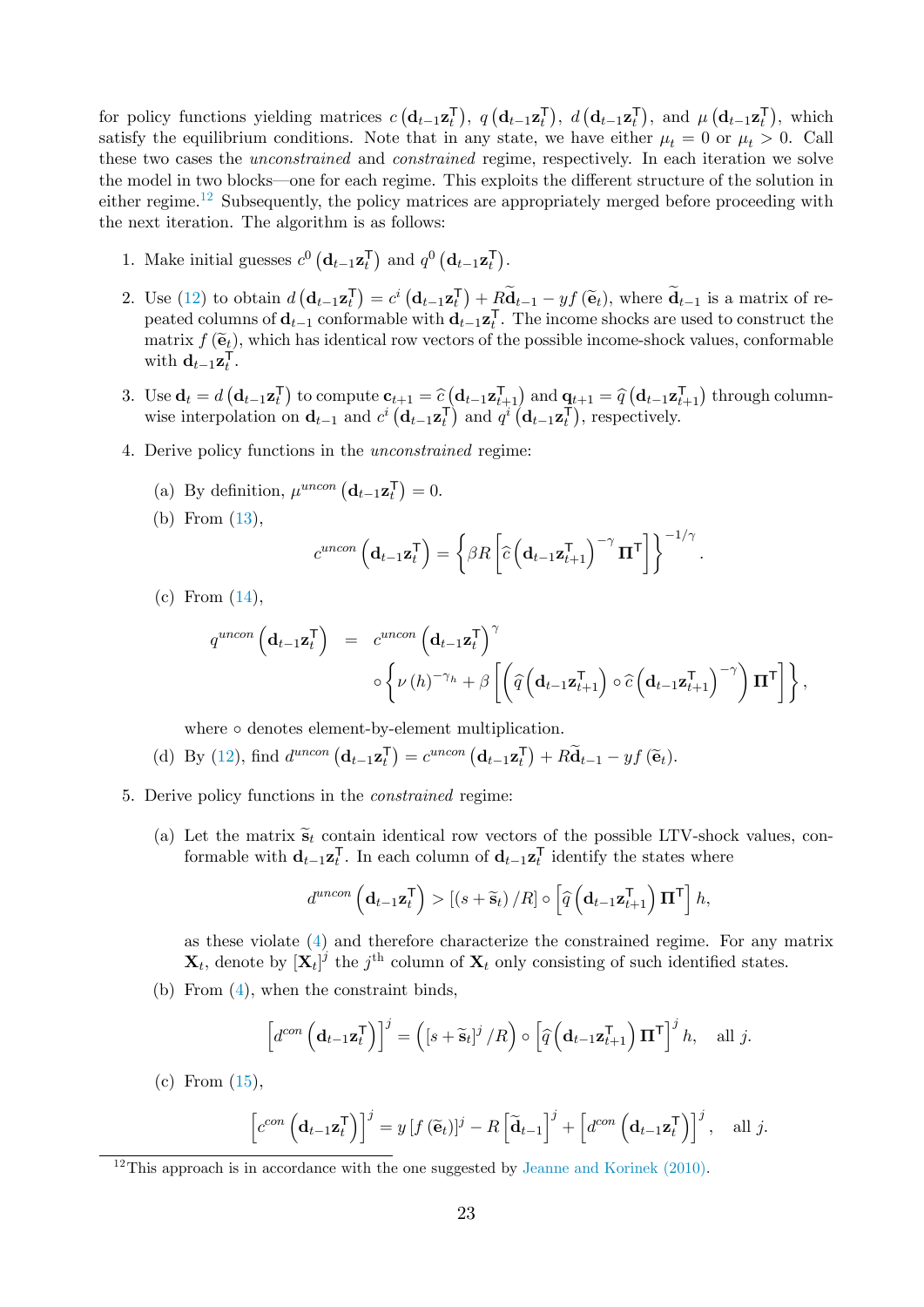(d) From [\(13\)](#page-6-7),

$$
\left[\mu^{con}\left(\mathbf{d}_{t-1}\mathbf{z}_{t}^{\mathsf{T}}\right)\right]^{j} = \left(\left[c^{con}\left(\mathbf{d}_{t-1}\mathbf{z}_{t}^{\mathsf{T}}\right)\right]^{j}\right)^{-\gamma} - \beta R\left[\widehat{c}\left(\mathbf{d}_{t-1}\mathbf{z}_{t+1}^{\mathsf{T}}\right)^{-\gamma}\mathbf{\Pi}^{\mathsf{T}}\right]^{j}, \text{ all } j.
$$

(e) From [\(14\)](#page-6-8),

$$
\begin{array}{rcl}\n\left[q^{con}\left(\mathbf{d}_{t-1}\mathbf{z}_{t}^{\mathsf{T}}\right)\right]^{j} & = & \left(\left[c^{con}\left(\mathbf{d}_{t-1}\mathbf{z}_{t}^{\mathsf{T}}\right)\right]^{j}\right)^{\gamma} \\
& \diamond \left\{\nu\left(h\right)^{-\gamma_{h}} + \beta\left[\left(\widehat{q}\left(\mathbf{d}_{t-1}\mathbf{z}_{t+1}^{\mathsf{T}}\right) \circ \widehat{c}\left(\mathbf{d}_{t-1}\mathbf{z}_{t+1}^{\mathsf{T}}\right)^{-\gamma}\right)\mathbf{\Pi}^{\mathsf{T}}\right]^{j} \\
& & + \left(\left[s + \widetilde{\mathbf{s}}_{t}\right]^{j}/R\right) \circ \left[\widehat{q}\left(\mathbf{d}_{t-1}\mathbf{z}_{t+1}^{\mathsf{T}}\right)^{-\gamma}\mathbf{\Pi}^{\mathsf{T}}\right]^{j} \circ \left[\mu^{con}\left(\mathbf{d}_{t-1}\mathbf{z}_{t}^{\mathsf{T}}\right)\right]^{j}\right\}, \quad \text{all } j.\n\end{array}
$$

6. An updated set of policy functions  $c^{i+1} (\mathbf{d}_{t-1} \mathbf{z}_t^{\mathsf{T}}), q^{i+1} (\mathbf{d}_{t-1} \mathbf{z}_t^{\mathsf{T}})$ , and the associated  $d (\mathbf{d}_{t-1} \mathbf{z}_t^{\mathsf{T}})$ and  $\mu\left(\mathbf{d}_{t-1}\mathbf{z}_{t}^{\mathsf{T}}\right)$ , are built from the respective matrices found in the unconstrained and constrained regimes. Specifically, in the policy matrices derived for the unconstrained regime, replace the values with the ones found in the constrained regime for the states identified in Step [5a.](#page-23-1)

7. If

and

$$
\left\|\text{vec}\left[c^{i+1}\left(\mathbf{d}_{t-1}\mathbf{z}_{t}^{\mathsf{T}}\right)\right] - \text{vec}\left[c^{i}\left(\mathbf{d}_{t-1}\mathbf{z}_{t}^{\mathsf{T}}\right)\right]\right\|_{\infty} < \varepsilon,
$$
\n
$$
\left\|\text{vec}\left[q^{i+1}\left(\mathbf{d}_{t-1}\mathbf{z}_{t}^{\mathsf{T}}\right)\right] - \text{vec}\left[q^{i}\left(\mathbf{d}_{t-1}\mathbf{z}_{t}^{\mathsf{T}}\right)\right]\right\|_{\infty} < \varepsilon,
$$

where  $\varepsilon$  is some tolerance criterion, then stop (we use  $\varepsilon = 10^{-8}$ ). Otherwise, update according to  $c^{i+2}$   $(\mathbf{d}_{t-1} \mathbf{z}_t^{\mathsf{T}}) = \omega_c c^{i+1} (\mathbf{d}_{t-1} \mathbf{z}_t^{\mathsf{T}}) + (1 - \omega_c) c^i (\mathbf{d}_{t-1} \mathbf{z}_t^{\mathsf{T}})$  and  $q^{i+2} (\mathbf{d}_{t-1} \mathbf{z}_t^{\mathsf{T}}) = \omega_q q^{i+1} (\mathbf{d}_{t-1} \mathbf{z}_t^{\mathsf{T}}) +$  $(1 - \omega_q) q^i \left( \mathbf{d}_{t-1} \mathbf{z}_t^{\mathsf{T}} \right)$ , where  $0 < \omega_c$ ,  $\omega_q < 1$  are dampening parameters, and go to 2.

Subsequently, the value function is computed. Start with a guess  $V^0(\mathbf{d}_{t-1} \mathbf{z}_t^{\mathsf{T}})$ . Then proceed as follows:

- 1. Use  $d\left(\mathbf{d}_{t-1}\mathbf{z}_{t}^{\mathsf{T}}\right)$  to obtain  $V_{t+1} = \hat{V}\left(\mathbf{d}_{t-1}\mathbf{z}_{t+1}^{\mathsf{T}}\right)$  through column-wise interpolation on  $\mathbf{d}_{t-1}$  and  $V^i\left(\mathbf{d}_{t-1}\mathbf{z}_{t}^{\mathsf{T}}\right)$ .
- 2. Compute

$$
V^{i+1}\left(\mathbf{d}_{t-1}\mathbf{z}_{t}^{\mathsf{T}}\right) = \frac{1}{1-\gamma}\left[c\left(\mathbf{d}_{t-1}\mathbf{z}_{t}^{\mathsf{T}}\right)\right]^{1-\gamma} + \frac{\nu}{1-\gamma_{h}}\left(h\right)^{1-\gamma_{h}} + \beta\widehat{V}\left(\mathbf{d}_{t-1}\mathbf{z}_{t+1}^{\mathsf{T}}\right)\mathbf{\Pi}^{\mathsf{T}}.
$$
  
3. If 
$$
\left\|\text{vec}\left[V^{i+1}\left(\mathbf{d}_{t-1}\mathbf{z}_{t}^{\mathsf{T}}\right)\right] - \text{vec}\left[V^{i}\left(\mathbf{d}_{t-1}\mathbf{z}_{t}^{\mathsf{T}}\right)\right]\right\|_{\infty} < \varepsilon,
$$

where  $\varepsilon$  is the tolerance criterion, then stop. Otherwise, set  $V^{i+2} (\mathbf{d}_{t-1} \mathbf{z}_t^{\mathsf{T}}) = \omega_V V^{i+1} (\mathbf{d}_{t-1} \mathbf{z}_t^{\mathsf{T}}) +$  $(1 - \omega_V) V^i \left( \mathbf{d}_{t-1} \mathbf{z}_t^{\mathsf{T}} \right)$ , where  $0 < \omega_V < 1$  is a dampening parameter, and go to 1.

## C Derivation of the costs of business cycles

We want to find the value of  $\lambda$  that secures  $\mathbb{E}[V(d_{t-1}, z_t)] = \mathbb{E}[\overline{V(d_{t-1})}]$ ; i.e., indifference between the stochastic and non-stochastic economies. Using the definitions of the value functions together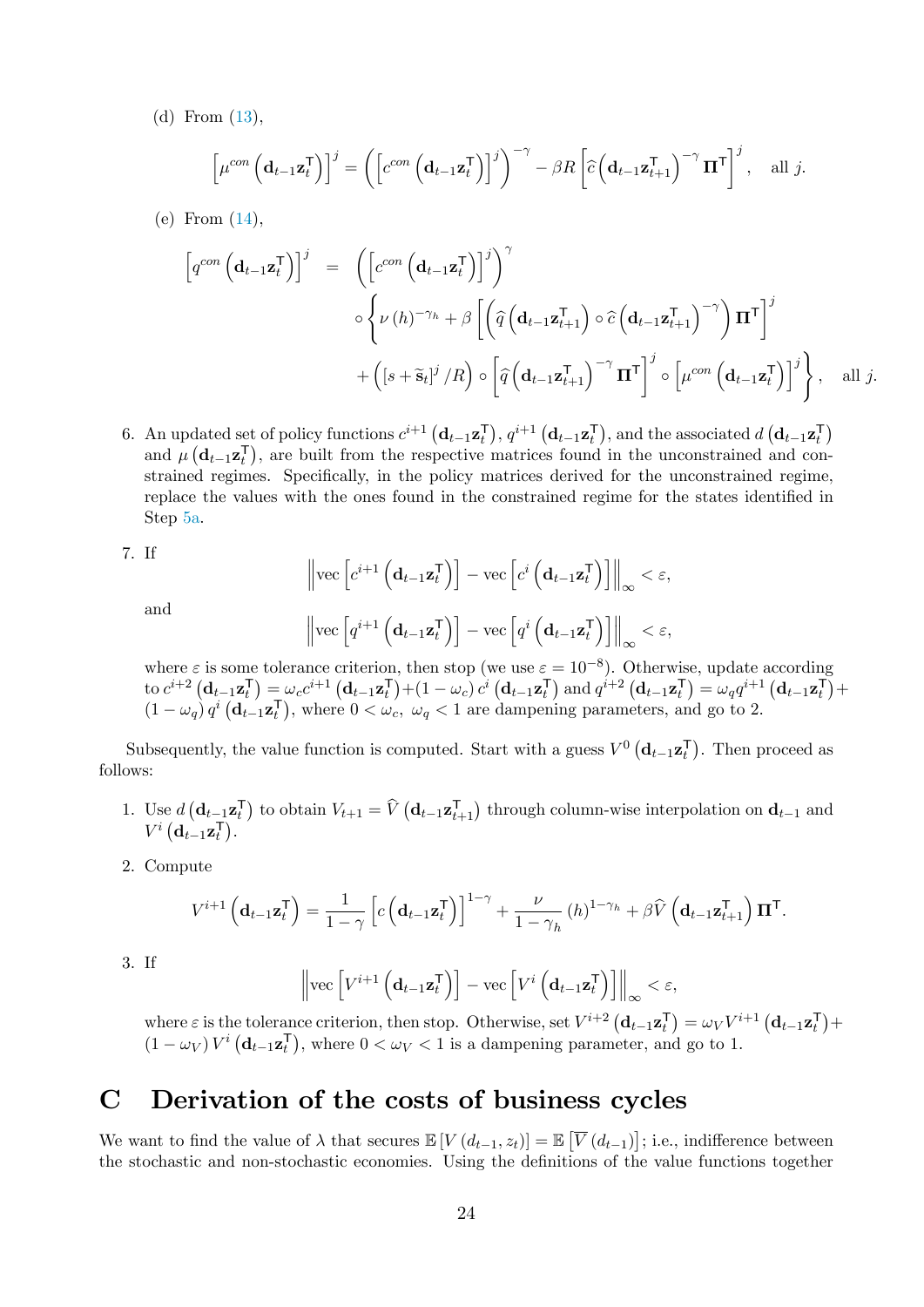with the definition of  $\lambda$  as the percentage increase in the consumption path in the stochastic economy to secure indifference,  $\lambda$  satisfies

<span id="page-25-0"></span>
$$
\mathbb{E}\left[\sum_{t=1}^{\infty}\beta^{t-1}\left(\frac{1}{1-\gamma}\left[(1+\lambda/100)\,c\,(d_{t-1},z_t)\right]^{1-\gamma}+\frac{\nu}{1-\gamma_h}h^{1-\gamma_h}\right)\right]
$$
\n
$$
=\mathbb{E}\left[\sum_{t=1}^{\infty}\beta^{t-1}\left(\frac{1}{1-\gamma}\left[\overline{c}\,(d_{t-1})\right]^{1-\gamma}+\frac{\nu}{1-\gamma_h}h^{1-\gamma_h}\right)\right],\tag{C.1}
$$

where  $\bar{c}(d_{t-1})$  is the policy function for consumption under certainty. From [\(C.1\)](#page-25-0) we readily obtain

$$
(1+\lambda/100)^{1-\gamma}\mathbb{E}\left[\sum_{t=1}^{\infty}\beta^{t-1}\frac{1}{1-\gamma}\left[c\left(d_{t-1},z_{t}\right)\right]^{1-\gamma}\right]=\mathbb{E}\left[\sum_{t=1}^{\infty}\beta^{t-1}\frac{1}{1-\gamma}\left[\overline{c}\left(d_{t-1}\right)\right]^{1-\gamma}\right],
$$

and therefore

<span id="page-25-1"></span>
$$
(1 + \lambda/100)^{1-\gamma} = \frac{\mathbb{E}\left[\sum_{t=1}^{\infty} \beta^{t-1} \frac{1}{1-\gamma} \left[\bar{c} \left(d_{t-1}\right)\right]^{1-\gamma}\right]}{\mathbb{E}\left[\sum_{t=1}^{\infty} \beta^{t-1} \frac{1}{1-\gamma} \left[c \left(d_{t-1}, z_t\right)\right]^{1-\gamma}\right]},
$$
\n
$$
= \frac{\mathbb{E}\left[\overline{V} \left(d_{t-1}\right)\right] - u^h}{\mathbb{E}\left[\overline{V} \left(d_{t-1}, z_t\right)\right] - u^h},
$$
\n(C.2)

where the second line in  $(C.2)$  follows from the definitions of the value functions and  $u^h$ . From  $(C.2)$ , we immediately recover the unconditional welfare measure, as desired.

As for the conditional welfare measure,  $\lambda^c(d_{t-1}, z_t)$ , this satisfies

$$
\mathbb{E}_{t}\left[\sum_{s=t}^{\infty}\beta^{s-t}\left(\frac{1}{1-\gamma}\left[\left(1+\lambda^{c}\left(d_{t-1},z_{t}\right)/100\right)c\left(d_{s-1},z_{s}\right)\right]^{1-\gamma}+\frac{\nu}{1-\gamma_{h}}h^{1-\gamma_{h}}\right)\right]
$$
\n
$$
=\mathbb{E}_{t}\left[\sum_{s=t}^{\infty}\beta^{s-t}\left(\frac{1}{1-\gamma}\left[\overline{c}\left(d_{s-1}\right)\right]^{1-\gamma}+\frac{\nu}{1-\gamma_{h}}h^{1-\gamma_{h}}\right)\right].
$$
\n(C.3)

Similar manipulations as used above in the case of  $(C.1)$ , readily yield  $(17)$ .